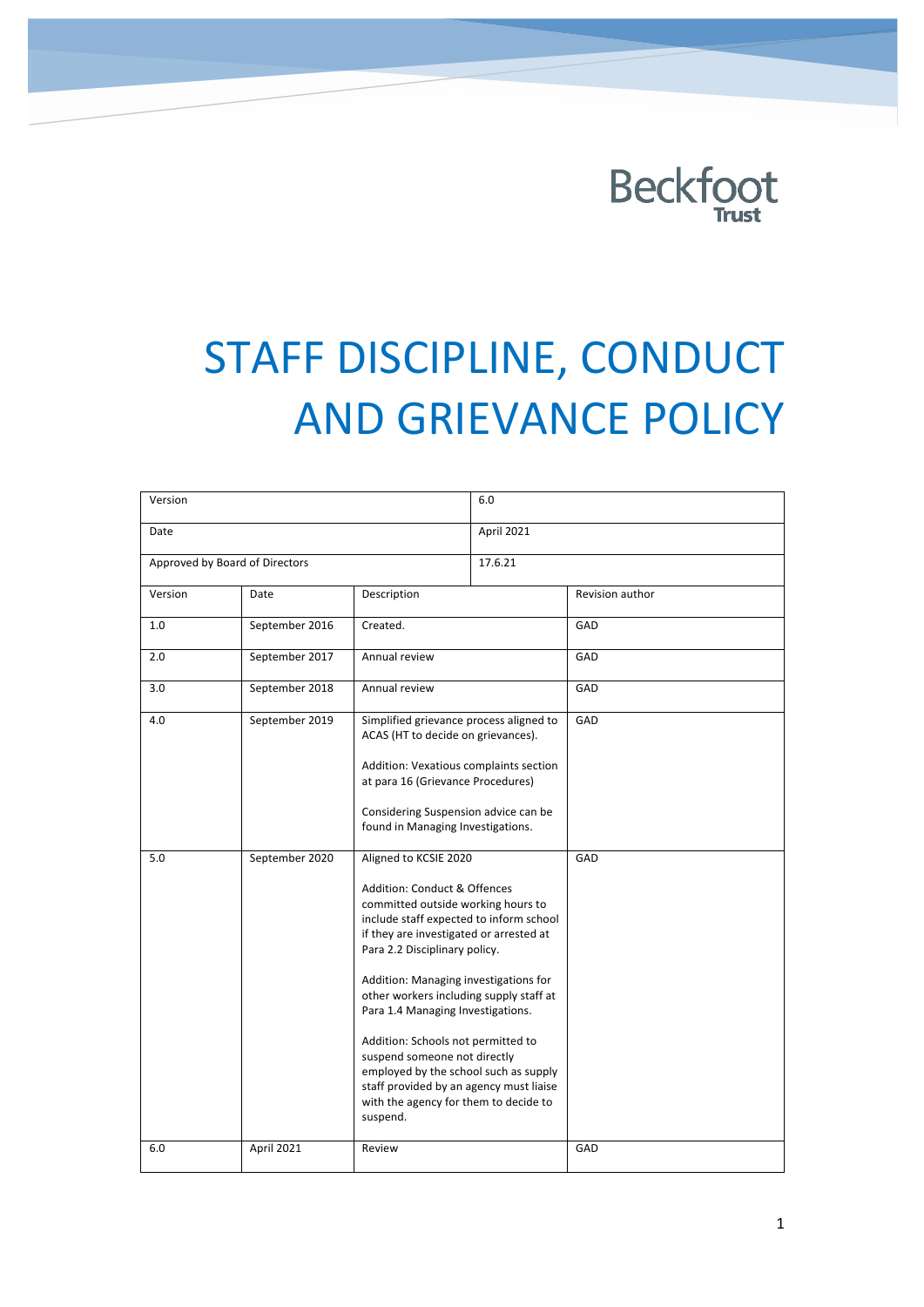# Contents

| 2.                                                                                  |  |
|-------------------------------------------------------------------------------------|--|
|                                                                                     |  |
|                                                                                     |  |
| Staff are expected to inform their school should they have been investigated<br>2.2 |  |
|                                                                                     |  |
| 3.                                                                                  |  |
| 4.                                                                                  |  |
|                                                                                     |  |
|                                                                                     |  |
|                                                                                     |  |
| 5.                                                                                  |  |
|                                                                                     |  |
|                                                                                     |  |
|                                                                                     |  |
|                                                                                     |  |
|                                                                                     |  |
|                                                                                     |  |
|                                                                                     |  |
| What is the Difference between a Review and a Re-hearing at an Appeal?  12          |  |
|                                                                                     |  |
| 1.                                                                                  |  |
| 2.                                                                                  |  |
|                                                                                     |  |
|                                                                                     |  |
| 3.                                                                                  |  |
| 4. Circumstances when Grievances will not normally be accepted 17                   |  |
|                                                                                     |  |
| 6.                                                                                  |  |
| 7.                                                                                  |  |
|                                                                                     |  |
|                                                                                     |  |
|                                                                                     |  |
|                                                                                     |  |
|                                                                                     |  |
| 8.                                                                                  |  |
| 9.                                                                                  |  |
| 10.                                                                                 |  |
| 11.                                                                                 |  |
| 12.                                                                                 |  |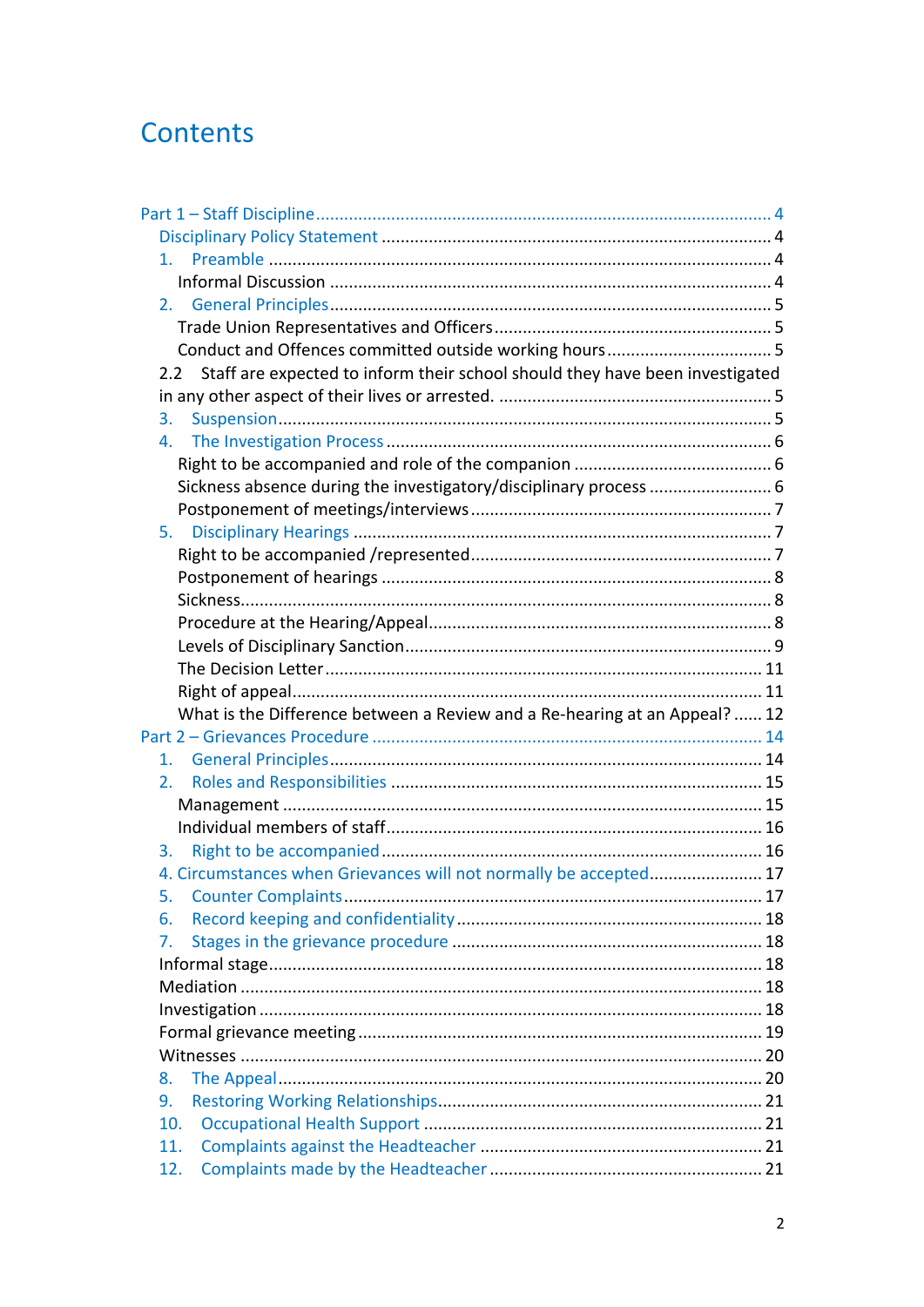| 13.            |  |
|----------------|--|
| 14.            |  |
| 15.            |  |
| 16.            |  |
| 17.            |  |
|                |  |
| 1 <sub>1</sub> |  |
|                |  |
|                |  |
|                |  |
|                |  |
|                |  |
| $2_{\cdot}$    |  |
|                |  |
|                |  |
|                |  |
|                |  |
|                |  |
|                |  |
|                |  |
|                |  |
|                |  |
| 3.             |  |
|                |  |
|                |  |
|                |  |
|                |  |
|                |  |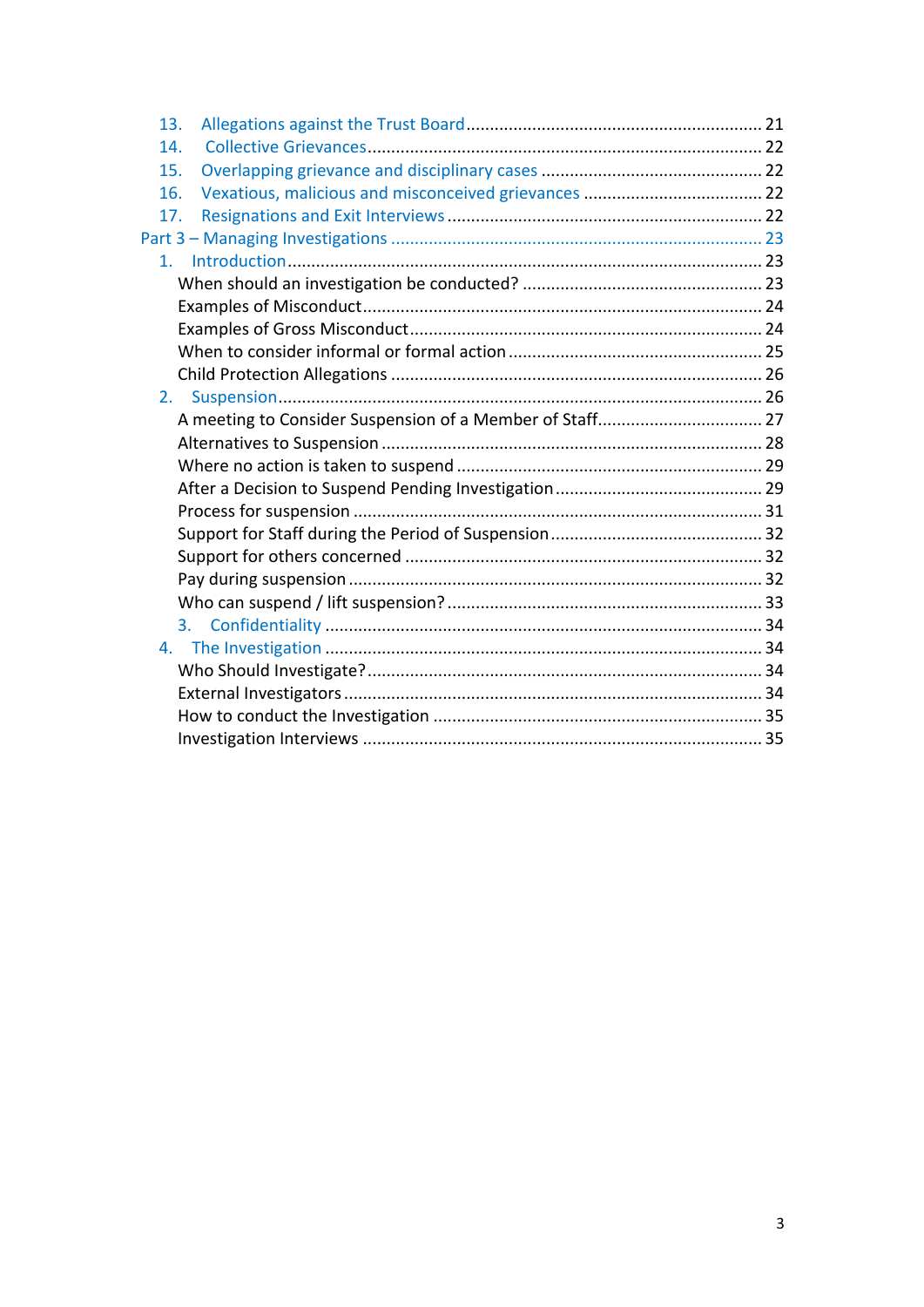# Part 1 – Staff Discipline Disciplinary Policy Statement

This policy applies to all employees of Beckfoot Trust.

The purpose of this policy is to encourage an employee conduct or performance is unsatisfactory to improve. The procedure serves to ensure that this is done in a fair and consistent manner. Clear guidelines are set out for Teachers in the Teachers Standards (England) and the Trust's Code of Conduct on what constitutes acceptable standards of performance and behaviour. This procedure does not form part of any employee's contract of employment and it may be amended at any time.

# 1. Preamble

- 1.1 This should be read in conjunction with the Managing Investigations document at Part 3 of this document. This document includes detailed information on how to conduct investigations. Further advice is also available from the Trust's HR Advisory team.
- 1.2 The disciplinary procedure is strictly confidential and all aspects including all documentation and records shall be treated as such.
- 1.3 In minor cases of alleged misconduct the manager should initially seek to resolve the matter informally by discussion with the employee. (please see the 'Informal Discussion' section below)
- 1.4 The disciplinary procedure is to be used where an employee's work or conduct is alleged to be unsatisfactory.
- 1.5 Please check with the Trust's HR Advisory team whether a concern should be dealt with under the Trust's disciplinary or capability procedures
- 1.6 Each step and action under the procedure must be taken without unreasonable delay. The timing and location of meetings must be reasonable.

### **Informal Discussion**

- 1.7 The need for formal disciplinary action will be reduced if managers demonstrate high standards of conduct themselves and make it clear that the same high standards are expected from their staff. School leaders are responsible for ensuring that their staff are aware of the requirements of their roles and of the expectations of the Trust around relationships with colleagues.
- 1.8 Early intervention, offering guidance and instruction, can often prove very effective in improving minor conduct issues and avoiding the need for more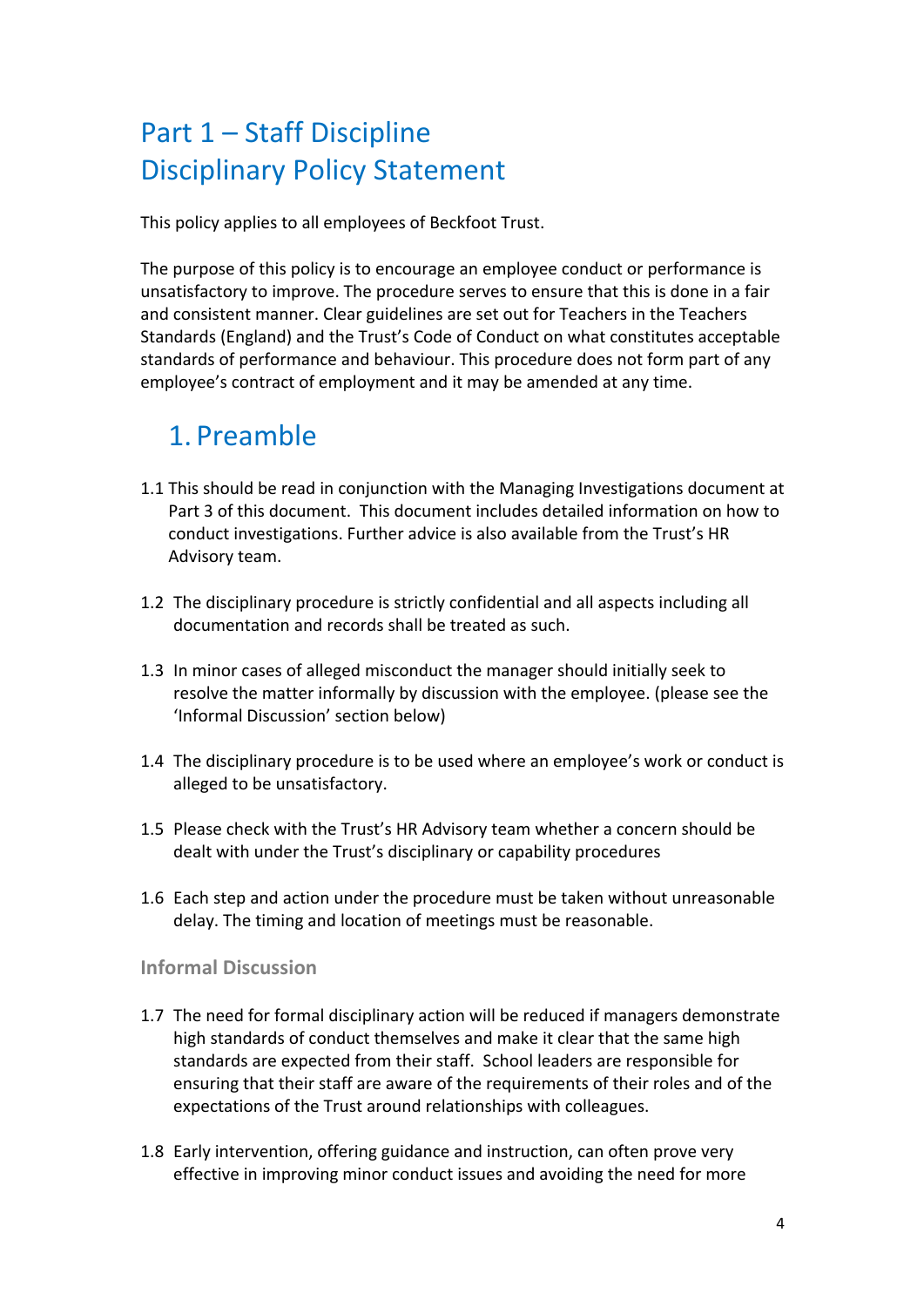formal procedures being invoked. The employee should fully understand a manager's concerns, what improvements are required of them and the possible consequences if these improvements are not achieved.

1.9 No disciplinary action will be taken against an employee until the case has been fully investigated.

# 2. General Principles

### **Trade Union Representatives and Officers**

2.1 Although normal disciplinary standards will apply to their conduct and performance as employees, no disciplinary action or suspension will be taken until the circumstances of the case have been discussed with an appropriate Trade Union Representative (where the employee is a member). In the case of suspension this may not be practical and should not prevent the school from taking action.

### **Conduct and Offences committed outside working hours**

**2.2** Staff are expected to inform their school should they have been investigated in any other aspect of their lives or arrested.

Criminal acts resulting in cautions or convictions for offences committed outside working hours may result in disciplinary proceedings being taken against the employee, up to and including summary dismissal. The Trust will consider whether or not the employee's conduct, caution or convictions merit action because of employment implications. For example, where the Trust consider the act or conviction in question affects the suitability of the employee for the position in which they are employed, the reputation of the Trust or undermines the trust and confidence that the Trust has in the employee or they have behaved in a way that indicates they may not be suitable to work with children (Please refer to the Trust's Child Protection and Safeguarding policy and KCSIE Part 4).

### 3. Suspension

3.1 In exceptional circumstances consideration may be given to removing a member of staff from their place of work (i.e. suspension) at the outset of the investigation or at any stage during the course of the investigation. Please contact the Trust's HR Advisory team if you are considering suspension. Further information can be found in the Managing Investigations guidance in this policy.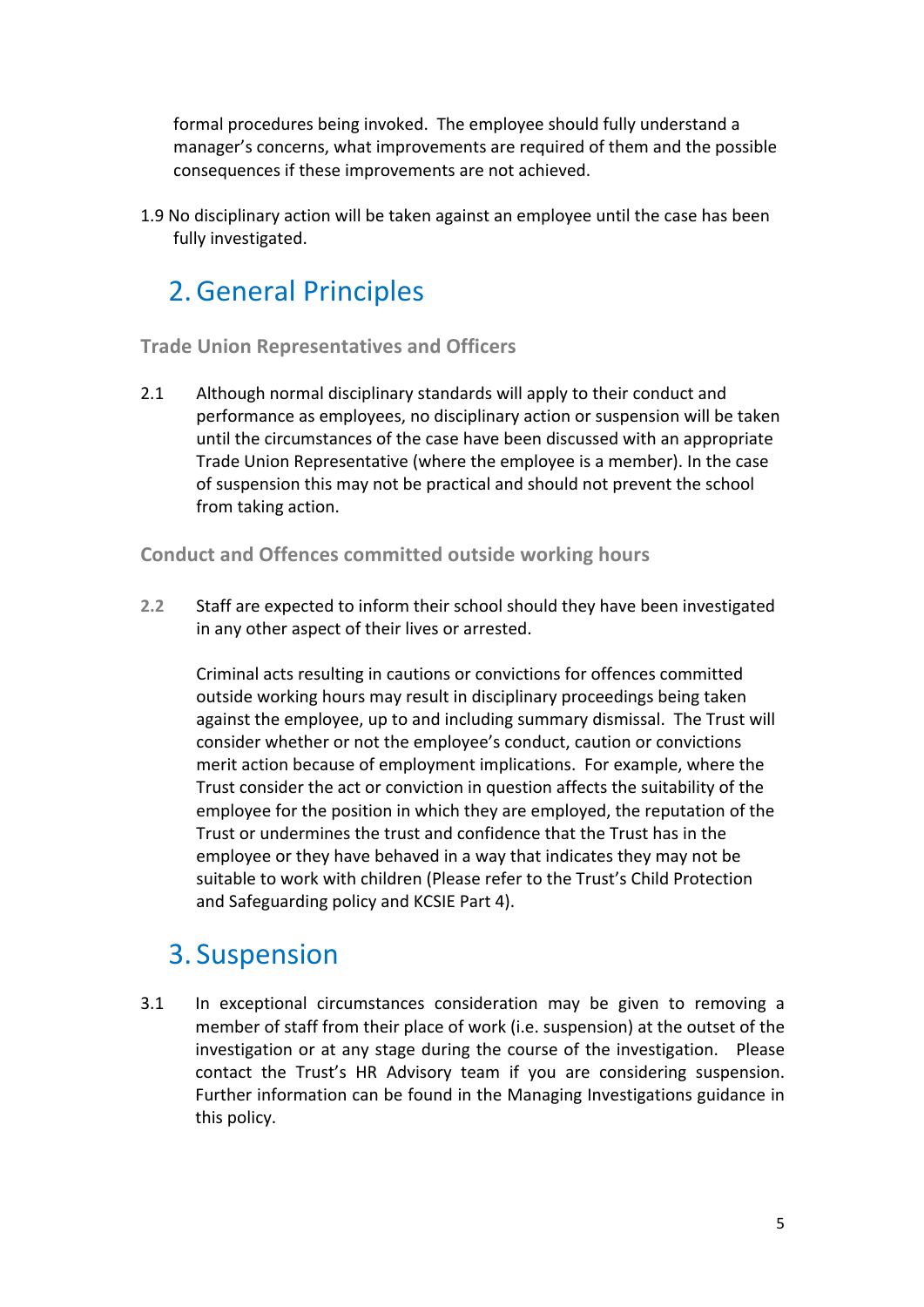### 4. The Investigation Process

- 4.1 Prior to conducting any disciplinary investigation, advice and guidance should be sought from the Managing Investigations Document and from the Trust's HR Advisory team.
- 4.2 Employees will be advised of the allegations against them.

**Right to be accompanied and role of the companion** 

4.3 Employees have the right to be accompanied at any meetings or interviews (not normal management meetings that would occur in the conducting of an employee's normal role in school) by a companion. When school notifies an employee of an impending disciplinary meeting the employee should be advised of their right to be accompanied by a companion. The companion may be either a trade union representative or a work colleague. In line with the ACAS Code of Practice the companion should be allowed to address the meeting to put and sum up the member of staff's case, respond on their behalf to any views expressed at the meeting and confer with the member of staff.

The companion does not, however, have the right to answer questions on the employee's behalf, address the meeting if the employee does not wish it or prevent the Trust from explaining the management case.

It is the responsibility of the employee concerned to arrange their own accompaniment and to inform the relevant person conducting the meeting, who this will be. The employer reserves the right to request the choice of companion to be reasonable

### **Sickness absence during the investigatory/disciplinary process**

- 4.4 It is not necessary to suspend the disciplinary or investigatory process simply because the employee is absent due to illness. The Trust may seek advice from the Employee Health and Wellbeing Service, in order to ascertain whether or not the employee is fit to engage in the process. If the employee is declared 'fit' to attend meetings but not well enough to attend work, the Trust may, at its discretion, consider a number of measures, such as;
	- Offering an alternative venue for the meetings/hearing;
	- Allowing the employee to make written representation ;
	- Allowing extra time during the procedure for the employee to participate effectively.
- 4.5 Where the employee is not 'fit' to engage in the investigation process, the investigation can still continue. At such time as the employee is required to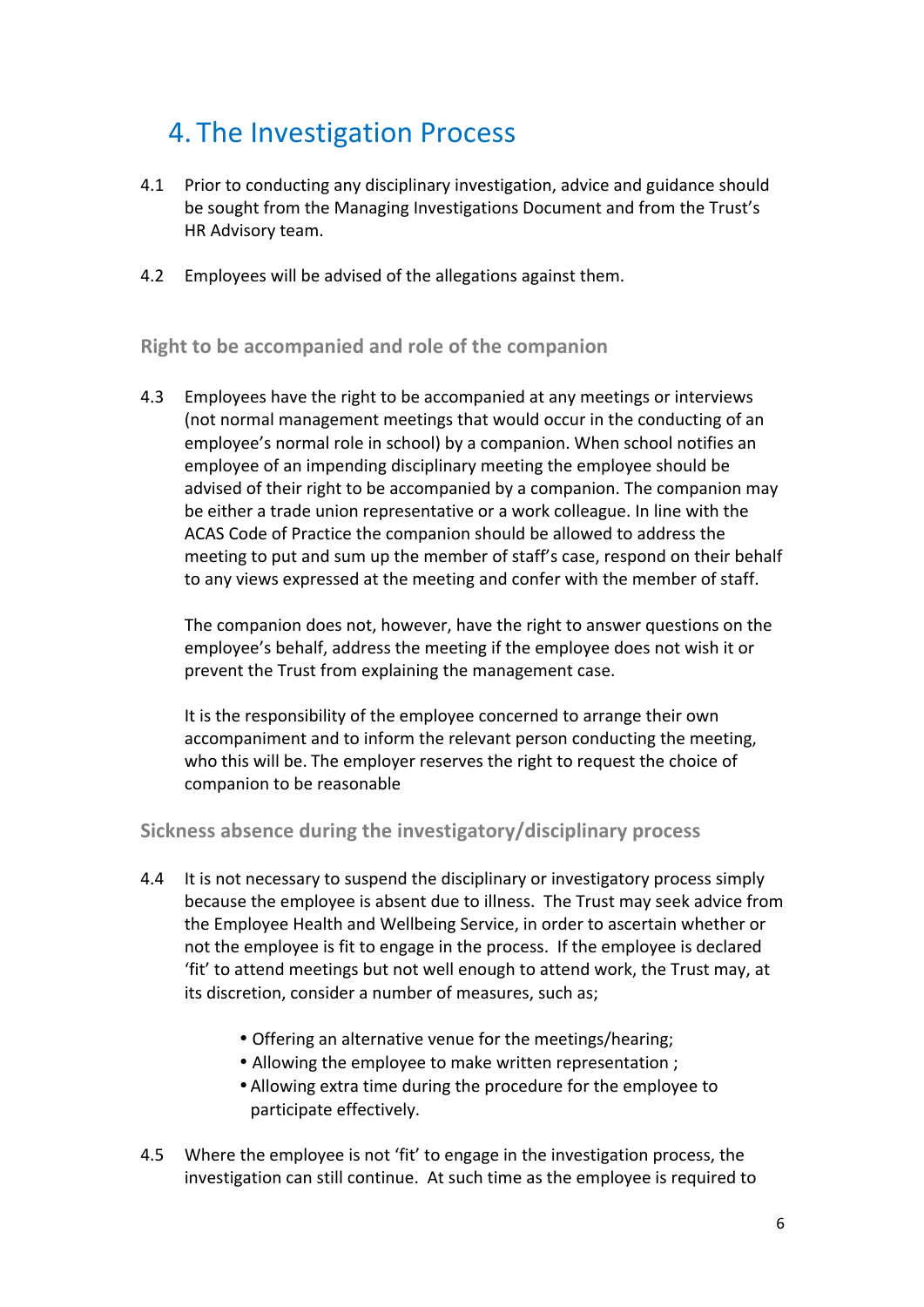attend an investigation interview, further advice will be sought from the Employee Health and Wellbeing Service.

### **Postponement of meetings/interviews**

4.6 In these circumstances, it is the responsibility of the employee to propose an alternative date for a meeting; this should wherever possible be within 5 working days of the original date proposed.

# **5.** Disciplinary Hearings

5.1 If the need for a disciplinary hearing has been determined following an investigation, the employee will be notified, in writing of this decision no later than 10 working days prior to such a hearing taking place, along with all management information to be used as part of the hearing.

### **Right to be accompanied /represented**

- 5.2 Employees have the right to be accompanied at a disciplinary hearing by either (up to) two trade union representatives or one work colleague. It is the responsibility of the employee to arrange their own accompaniment and to inform the relevant person conducting the meeting that they are to be accompanied and by whom.
- 5.3 At any disciplinary hearing or appeal hearing the employee will have the right to:
	- $\circ$  Produce written statements and bring witnesses (All written statements shall be circulated to all parties at least 3 days in advance of the hearing);
	- $\circ$  Ask questions of any witnesses present.
	- $\circ$  Present his/her case (or be represented by up to two trade union representatives or one work colleague) prior to the decision being made whether or not to issue the warning or to dismiss.
- 5.4 The employee will be given sufficient information about the allegations to enable them to answer the case at the hearing together with all documentary evidence to be presented by the management side during the hearing. The hearing will be conducted either by the Headteacher or a panel of directors selected from the Trust Directors/Trustees or LSC members or other people identified by the Board for their particular skills and experience, as necessary and taking those decisions delegated to it by the Board.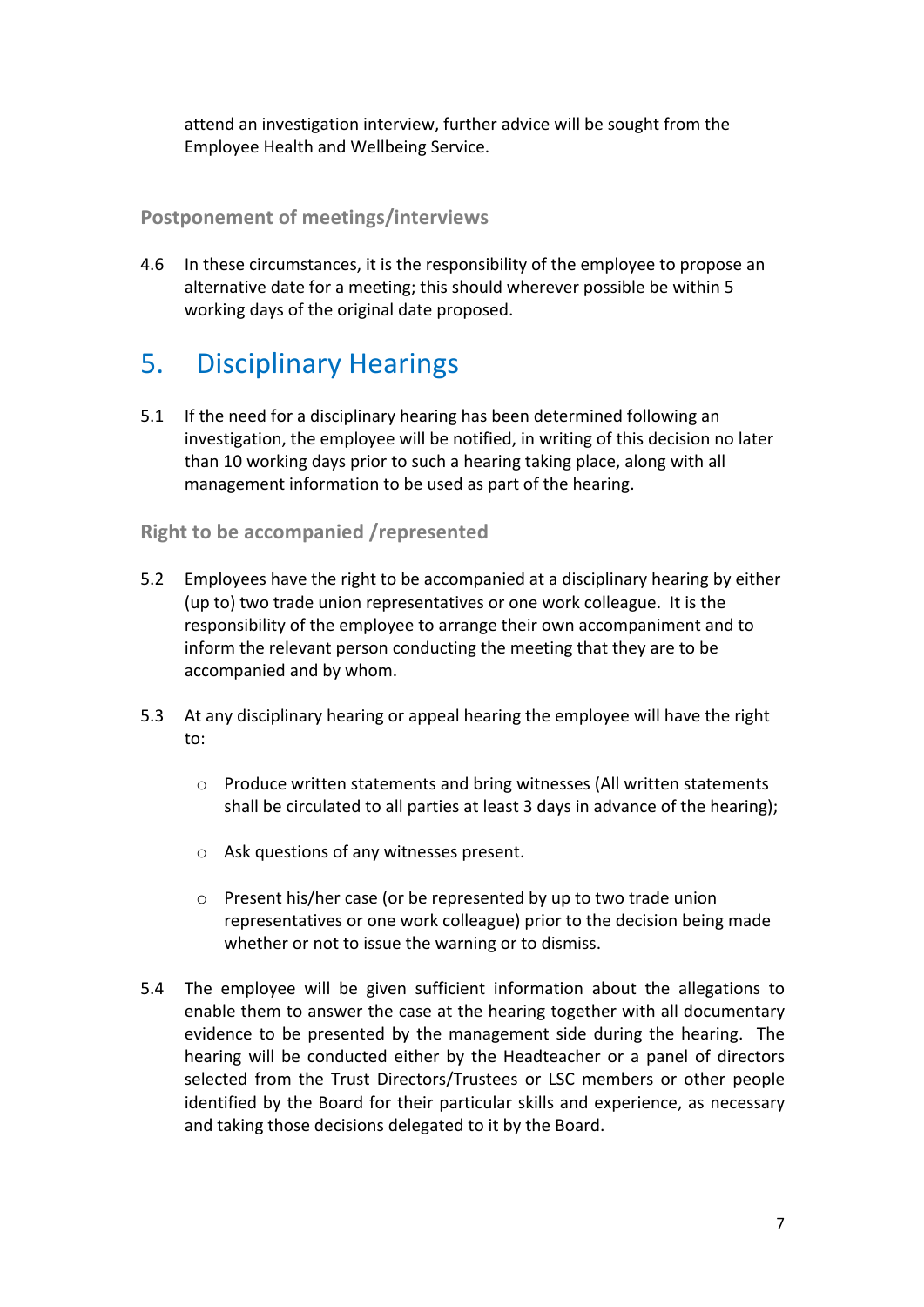### **Postponement of hearings**

5.5 In accordance with Section 10(4) of the Employment Relations Act 1999 an employee may seek a postponement of a hearing and propose an alternative time if their chosen trade union representative or work colleague is not available to attend. The alternative time must wherever possible and taking account the availability of the Directors /Trustees or LSC members required to form the panel, be within 5 working days of the original date. In some circumstances it may not be possible to re-arrange the hearing within the requisite 5 working days. If the employees' chosen person is not available on the re-scheduled date, then they should select another person to accompany them who will be available at the given time. Arrangements for re-arranged hearing dates, will wherever possible be arranged in conjunction with the employee's trade union representative, however this may not always be possible.

### **Sickness**

5.6 It may, on occasion be necessary to proceed with a disciplinary hearing without the presence of the employee, due to their sickness, or refusal to attend, despite reasonable adjustments being made to both the procedure and venue. In such circumstances, the employee and /or their representative will remain free to attend the hearing. The outcome will be communicated in writing to the employee including their right of appeal.

### **Procedure at the Hearing/Appeal**

- 5.7 At the beginning of the hearing/appeal, the Chair/HR representative will introduce all parties present and shall explain the procedure to the parties, as follows;
	- The hearing/appeal may be digitally recorded to ensure a clear and accurate account of the meeting is obtained. All present will be asked to consent to this. The employee will have been made aware of this as part of the invite letter to the hearing and asked if they consent to this. The meeting minutes along with the digitally recorded version remain the property of the school. A hard copy of the meeting minutes can be made available upon written request from the Chair of the Board as can the digital recording.
	- The management representative will put the management case and may call witnesses.
	- The employee or their trade union representative will have the opportunity to ask questions of the management representative and any witnesses they have called.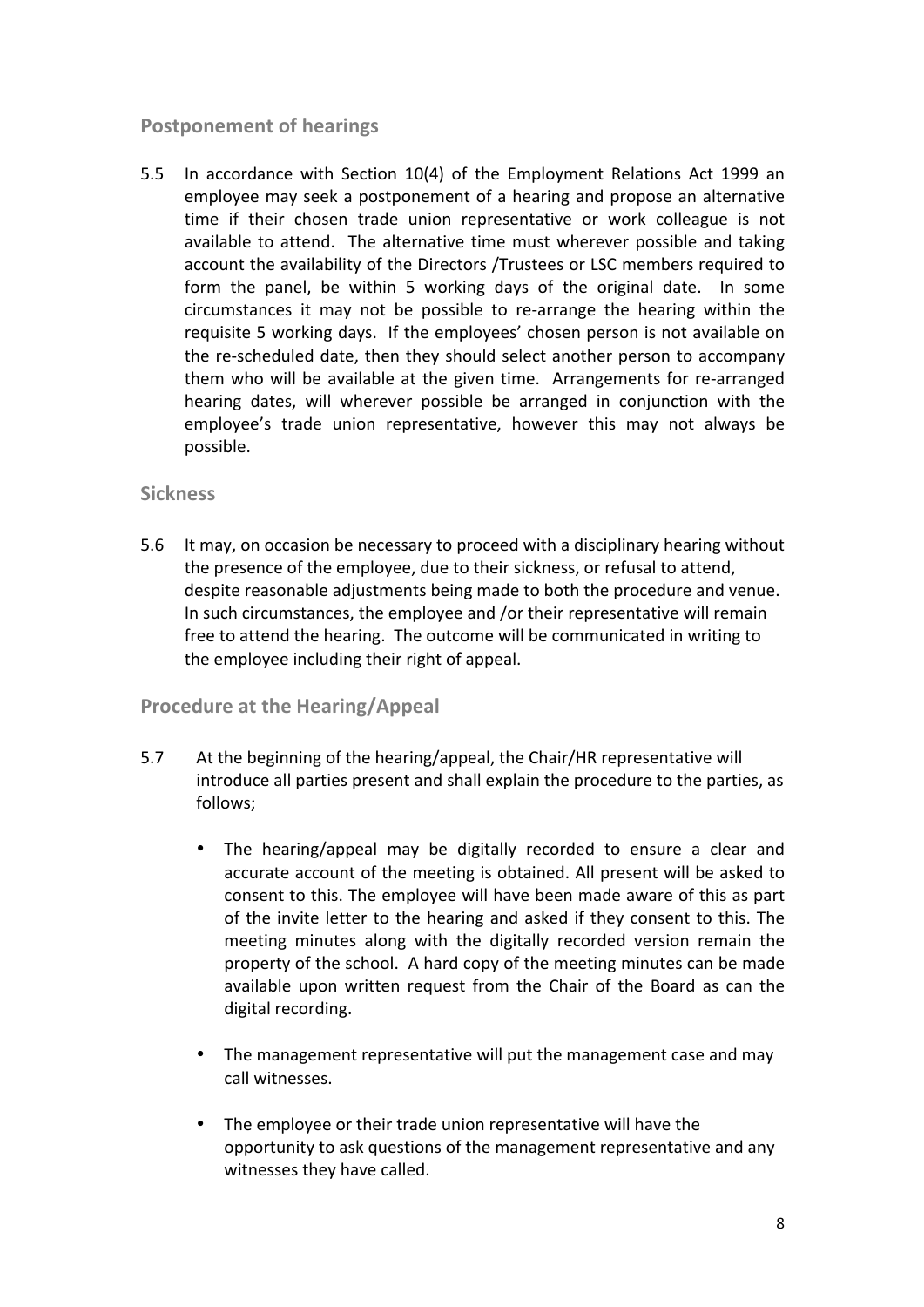- The employee or their trade representative will put their case and may call witnesses.
- The management representative will have the opportunity to ask questions of the employee and any witnesses they have called
- The Chair (and through them the other Directors/Trustees or LSC members or other people identified by the Board) may ask questions of any party. If new evidence is brought to the hearing, both parties will be given an opportunity to comment and, if necessary to adjourn.
- The management representative will have the opportunity to sum up their case.
- The employee or their trade union representative will have the opportunity to sum up their case.
- The Chair shall ask both parties to leave while the decision is made; only recalling the two parties to clear points of uncertainty on evidence already given. If this is necessary, both parties will return even if only one of the parties is concerned with the point giving rise to the doubt.
- The Chair shall recall the two sides to:
	- $(i)$  Give the decision and explain the reasons for the decision and confirm this decision will be put in writing to them as soon as possible, or
	- (ii) Inform the employee that the decision will be made known to them later both verbally and in writing as soon as possible after the hearing, or
	- (iii) Inform the employee that the decision will be given in writing as soon as possible.

**Levels of Disciplinary Sanction**

- 5.8 The four levels of formal disciplinary sanctions are designed to reflect the varying levels of seriousness of the case. The levels give a proper sequence for persistent cases. A disciplinary sanction will be issued at whatever level appears appropriate to the circumstances, it is therefore not always necessary to commence any disciplinary sanction at the first warning stage.
- 5.9 No employee will be dismissed for a first breach of discipline except in the case of gross misconduct, when the penalty may be dismissal without notice and without pay in lieu of notice. Except for gross misconduct, a member of staff dismissed by reason of disciplinary action shall be given notice based on their terms and conditions of employment.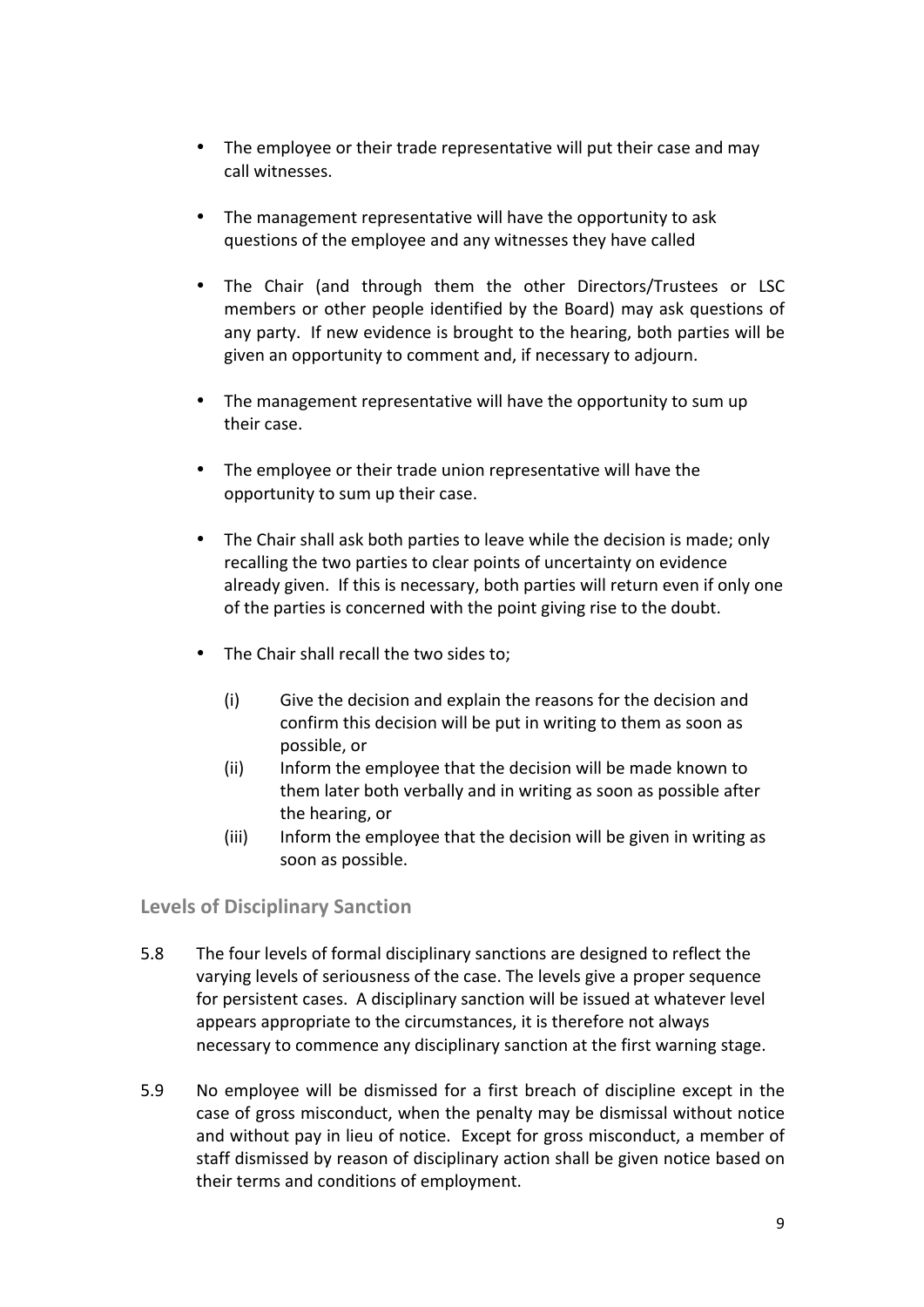- 5.10 For guidance, examples of gross misconduct can be found in the Managing Investigations guidance at paragraph 1.8
- 5.11 The following decisions may be issued by a panel (formed from Directors/Trustees or LSC members or other people identified by the Board) or Headteacher at a disciplinary hearing;
	- The decision to issue no formal sanction.
	- Level 1 warning may be given where the case is of sufficient importance or seriousness to bring to the attention of the employee formally. The time limit for this sanction shall be 6 months (excluding the summer break from the date of the decision).
	- Level 2 warning may be given where the case has already involved a first warning and insufficient improvement has been made, where further misconduct has occurred, or where the case is of sufficient importance or seriousness to bring to the attention of the employee formally. The time limit shall be 9 months (excluding the Summer Break) from the date of the decision.
	- Level 3 warning may be given where the case has already involved a first warning and insufficient improvement has been made, where further misconduct has occurred, or where the case is of sufficient importance or seriousness to bring to the attention of the employee formally. This level of sanction may also be issued where a determination of gross misconduct may not warrant dismissal for example due to mitigating circumstances. The time limit for this sanction shall be 12 months (excluding the Summer Break) from the date of the decision.

For the purposes of future disciplinary action, breaches of discipline will be disregarded after the specified time period of satisfactory conduct. However, the fact that the employee has been subject of disciplinary action will form part of that persons employment record.

The following disciplinary sanction can only be issued by the Board of Directors **disciplinary panel (Formed from Directors/Trustees or LSC members or other**  people identified by the Board for their particular skills and experience, as necessary and taking those decisions delegated to it by the Board.

• Level 4 – **Dismissal.** An employee is likely to be dismissed where the case has already involved a final warning and insufficient improvement has been made or where further misconduct has occurred or where the case is so serious as to constitute gross misconduct or where there is some other substantial reason.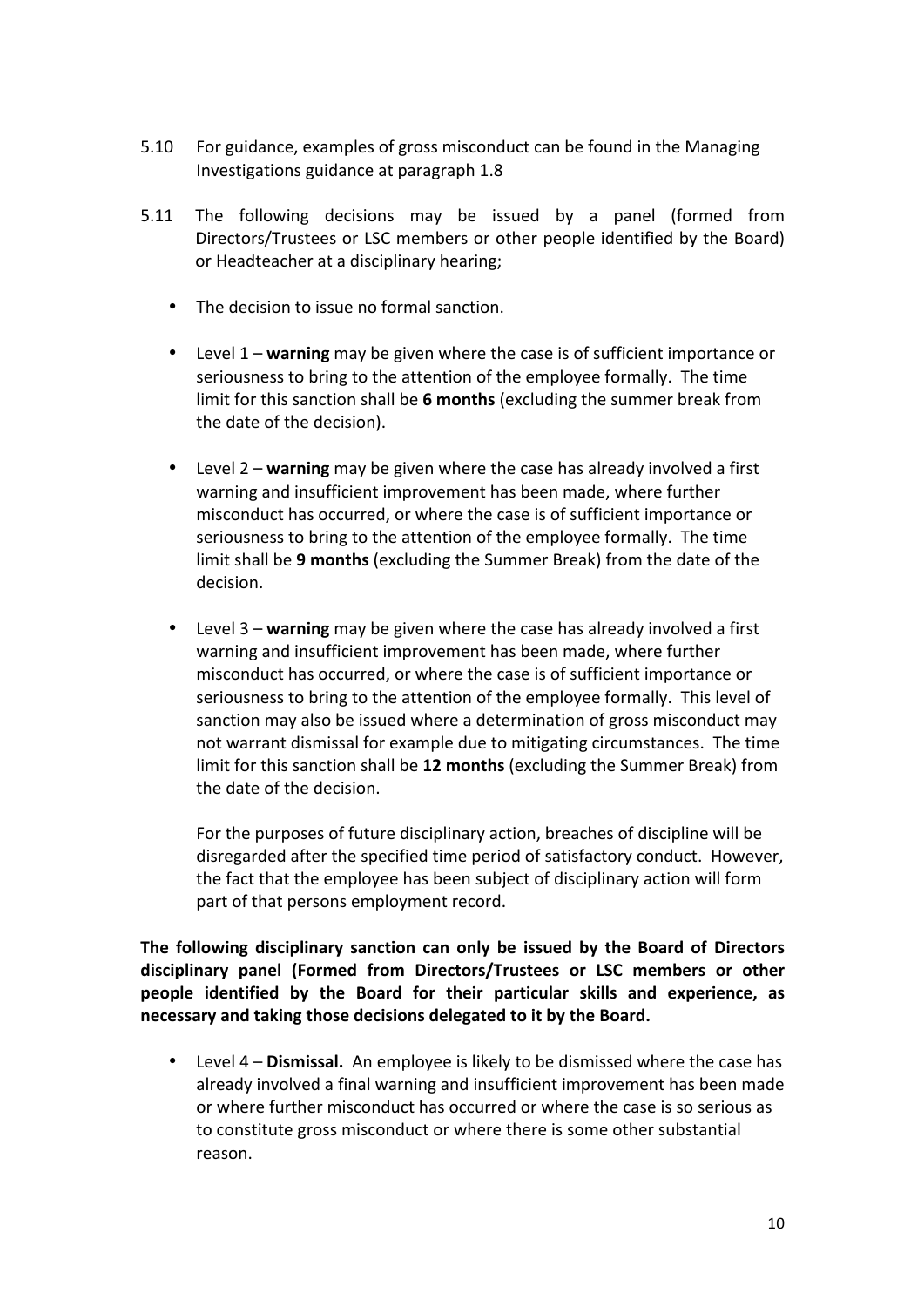### **The Decision Letter**

- 5.12 A letter detailing the decision will be given to the employee within 10 working days of the date of the disciplinary hearing taking place or sooner where possible and a copy placed on the employee's personnel file, if a warning is issued.
- 5.13 Following the outcome of the hearing the decision letter will state:-
	- The decision i.e. that there is no case to answer or the appropriate level of disciplinary sanction
	- $\cdot$  The reason for the decision.
	- The course of action to be followed by the employee.
	- $\cdot$  Time scale in which improvement is required, if applicable.
	- Where assistance is required, the assistance which will be made available to the employee e.g. training and guidance.
	- $\cdot$  The date on which the warning will elapse.
	- That further disciplinary action will be considered if there is further misconduct or insufficient improvement within the timescale of the warning.
	- The right of appeal against the decision and how to exercise that right. (See Section 5.14).
	- If the warning is a final warning it will also state that if the employee's conduct continues to be unsatisfactory or if there is further misconduct it may lead to dismissal.

#### **Right of appeal**

- 5.14 All employees have the right of Appeal
- 5.15 Appeals must be lodged in writing to the Clerk of the Board of Directors within 10 working days (excluding school holiday breaks) of the date of the outcome letter.
- 5.16 The appeal will be heard by a panel of directors, selected from Directors/Trustees or LSC members or other people identified by the Board for their particular skills and experience, as necessary and taking those decisions delegated to it by the Board, who have had no previous involvement in the case.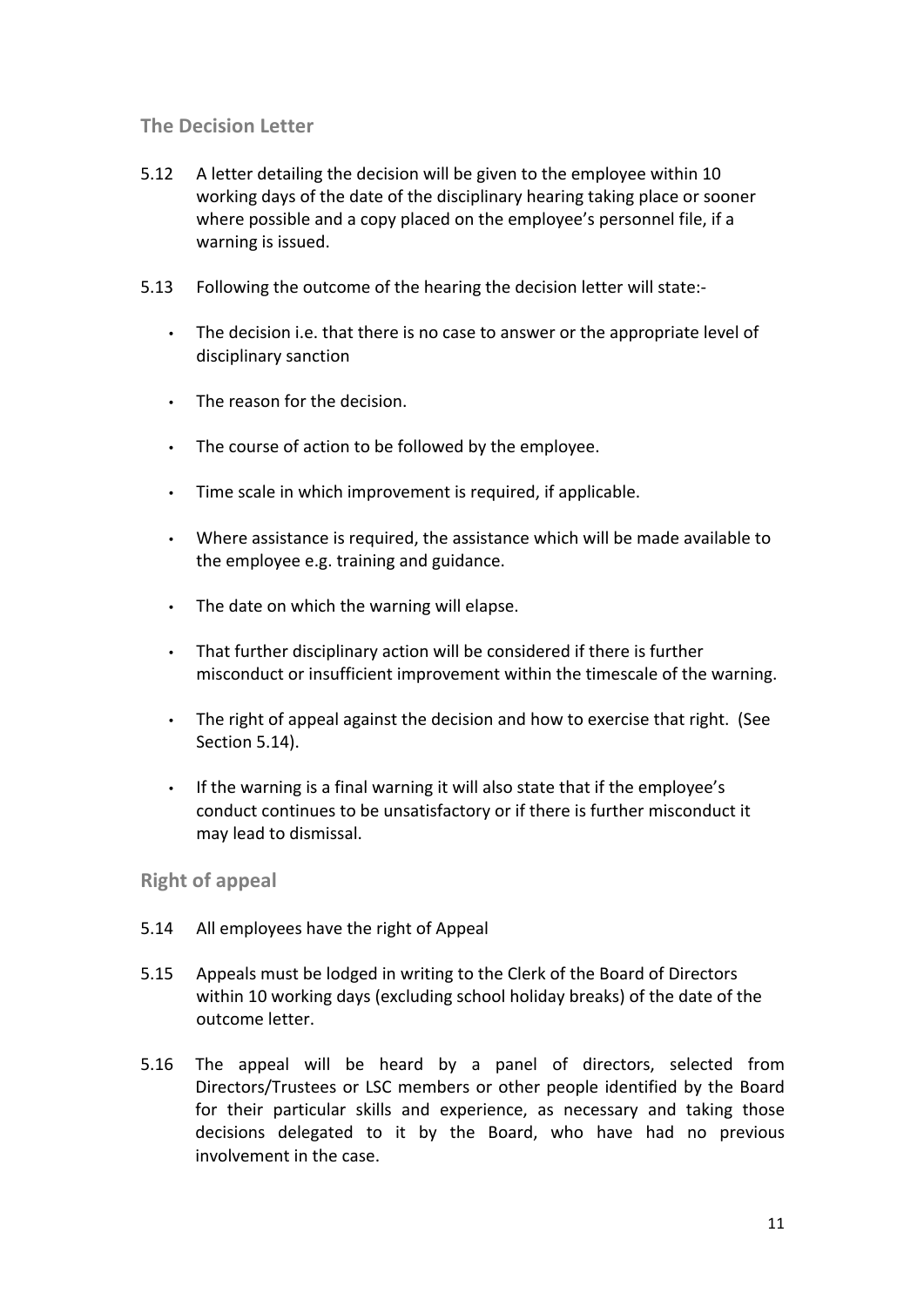- 5.17 When lodging an appeal, the employee should state;
	- a) If the employee is appealing against the findings that they have committed the alleged act/s of misconduct, then any appeal hearing would be a full re-hearing of all the evidence in relation to the allegations against the individual concerned as heard at the original hearing. The panel at this appeal re-hearing will have the full range of disciplinary sanctions open to them.
	- b) If the employee is appealing against the level of disciplinary sanction imposed on them as a consequence of the original disciplinary hearing. In this case, an appeal panel would be asked to review the original decision made. This would not constitute a full re-hearing and any outcome from this review would either see the original sanction reduced or remain the same.
- 5.18 There is no further internal appeal against the decision of the appeals committee.

**What is the Difference between a Review and a Re-hearing at an Appeal?**

5.19 A review of the original disciplinary decision involves a panel of directors not previously involved in the original disciplinary hearing and the evidence available from the original decision. As part of this they may wish the original decision maker(s) to give evidence.

A full re-hearing also involves a new panel of directors not involved in the case re-hearing the management and staff case and potentially hearing further witness evidence in order to come to a fresh decision.

5.20 Where the member of staff appeals following a disciplinary hearing against the level of sanction, the appeal hearing would review the original decision made. This would not require a full re-hearing and any outcome from this review would either see the original sanction reduced or remain the same.

A review hearing panel would review the documentation presented at the original disciplinary hearing including the letter of appeal, the official notes of the hearing and the decision/outcome letter(s). Any additional submissions would not be accepted. Potential witnesses would be the employee; the School Management representative and a member of the original decision maker (in the case of a panel decision this is preferably the Chair but in exceptional circumstances to avoid undue delay another member of the panel would be acceptable). The appeal panel's decision is final.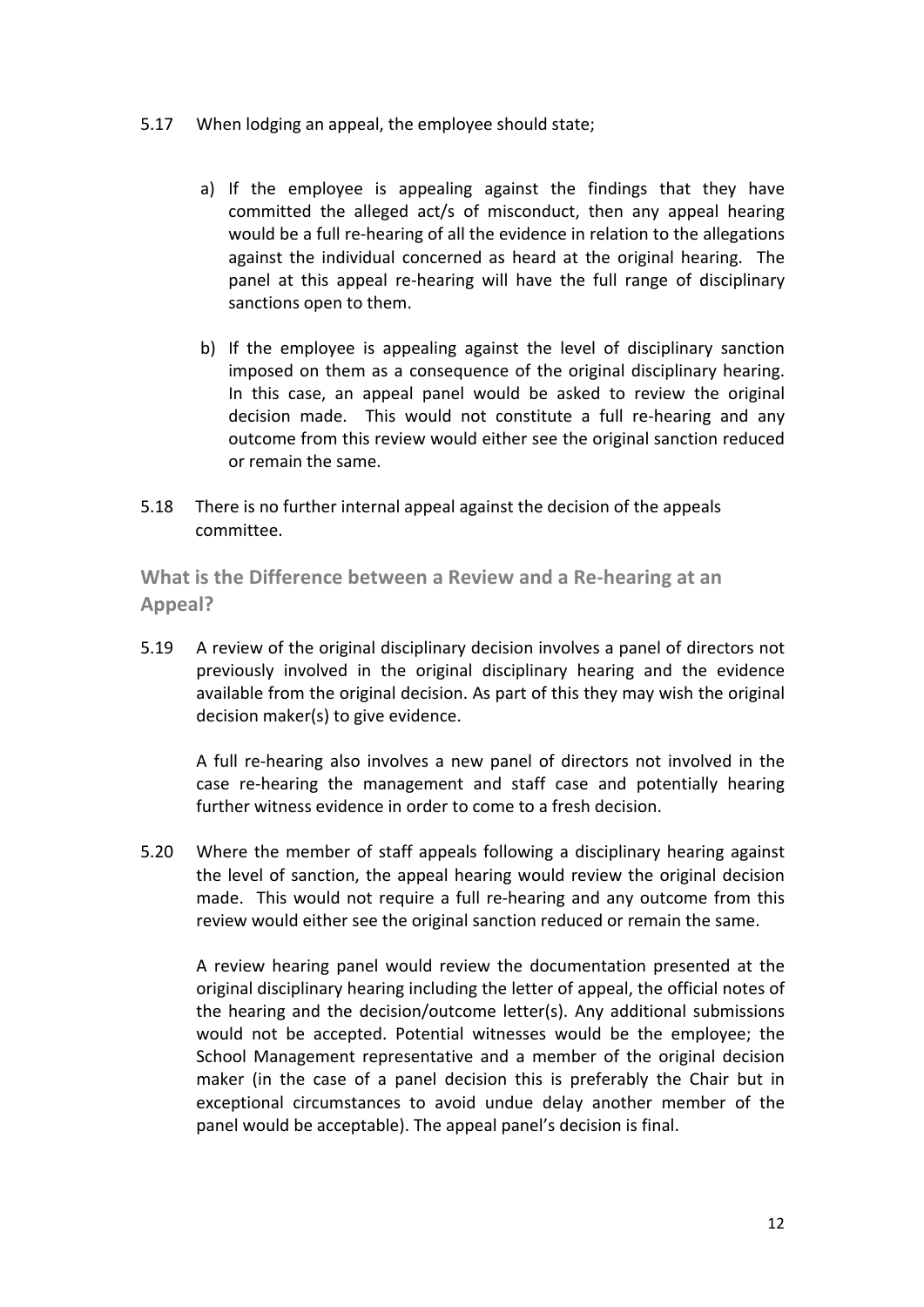- 5.21 Where the employee is disputing the facts of the case, the appeal hearing would be a full re-hearing of all the evidence in relation to the allegations against the individual concerned. The panel will have the full range of disciplinary sanctions open to them – including issuing a higher sanction than was issued at the original hearing.
- 5.22 In addition to any new evidence the documentation for a re-hearing should contain as a minimum the documentation presented at the original disciplinary hearing; the letter of appeal and the decision/outcome letter(s). However, the minutes of the previous hearing will not be used as evidence for the rehearing. In addition to the witnesses at the original hearing additional witnesses may be called.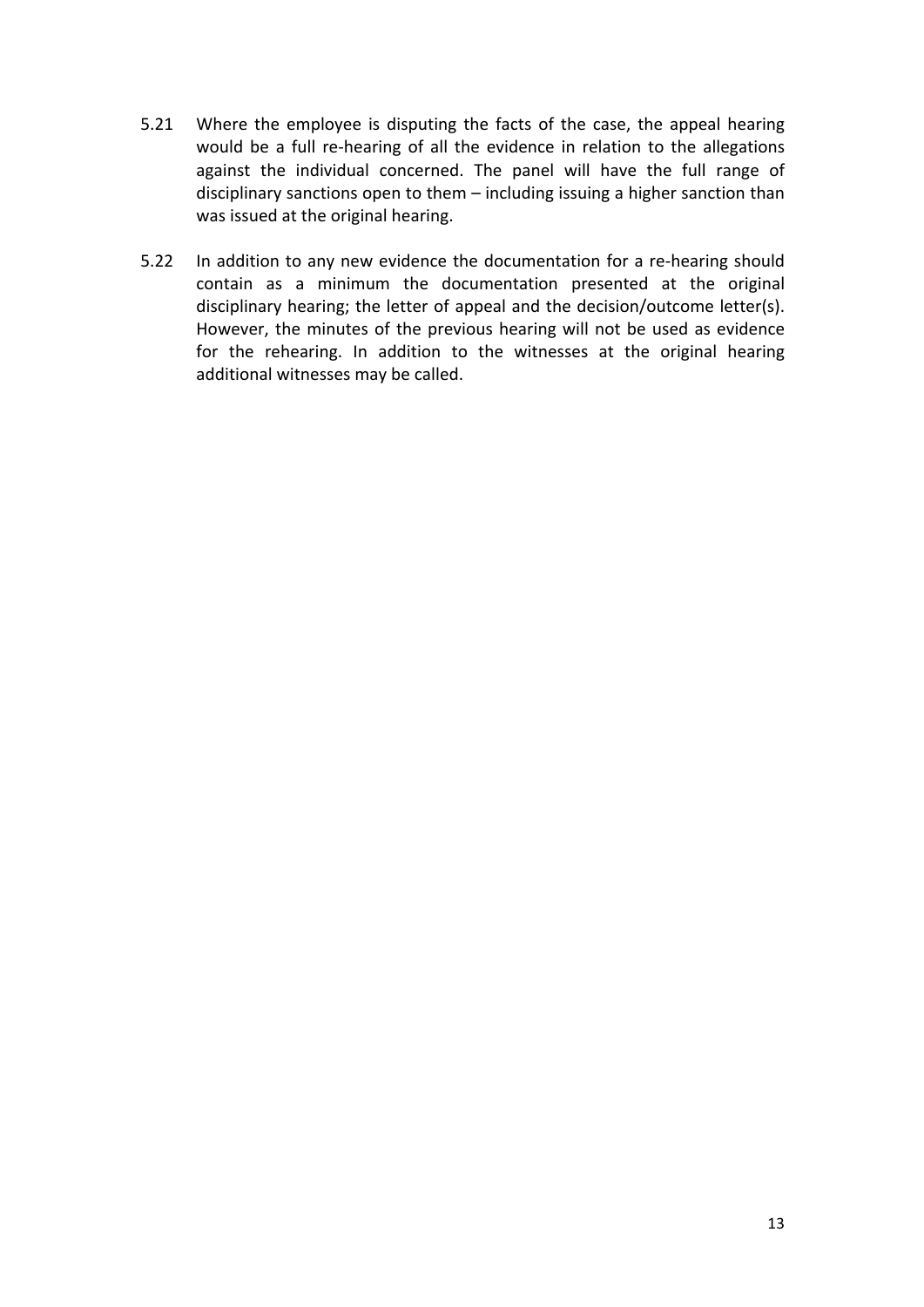### Part 2 – Grievances Procedure

# 1. General Principles

- 1.1 This procedure applies to all employees of Beckfoot Trust in respect of whom the responsibility for seeking redress of any complaint (except those matters which are subject to separate procedures e.g. flexible working) is under the control of the Trust under the School Standards and Framework Act 1998, as amended from time to time. This procedure does not form part of any employee's contract of employment and it may be amended at any time.
- 1.2 The raising of a grievance under this procedure will not necessarily delay the operation of any stage of any other procedure. If an employee wishes to raise a grievance relating to the application of the disciplinary, capability or other procedure, the grievance will be considered and a decision will be made by the Headteacher/Chair of the Board as to the order in which each matter proceeds under the relevant procedure or whether all issues should be dealt with concurrently.
- 1.3 The employee must make all attempts to resolve the grievance at the earliest opportunity with their line manager at the informal stage 1 of the procedure.
- 1.4 When raising a grievance, employees should state what they are seeking as a preferred outcome or remedy to the grievance. This provides a framework for discussion and clarity about remedies available under the procedure.
- 1.5 Issues that may cause grievances include:
	- Terms and conditions of employment
	- Health and safety
	- Work relations
	- Bullying/ harassment or discrimination \*
	- New working practices
	- Working environment
	- Organisational change:
- 1.6 \* Discrimination may be characterised as: Any less favourable treatment or victimisation of an employee which is unlawful under the Equalities Act 2010 and other legislation, including the following:
	- Gender
	- Race
	- Disability
	- Sexual orientation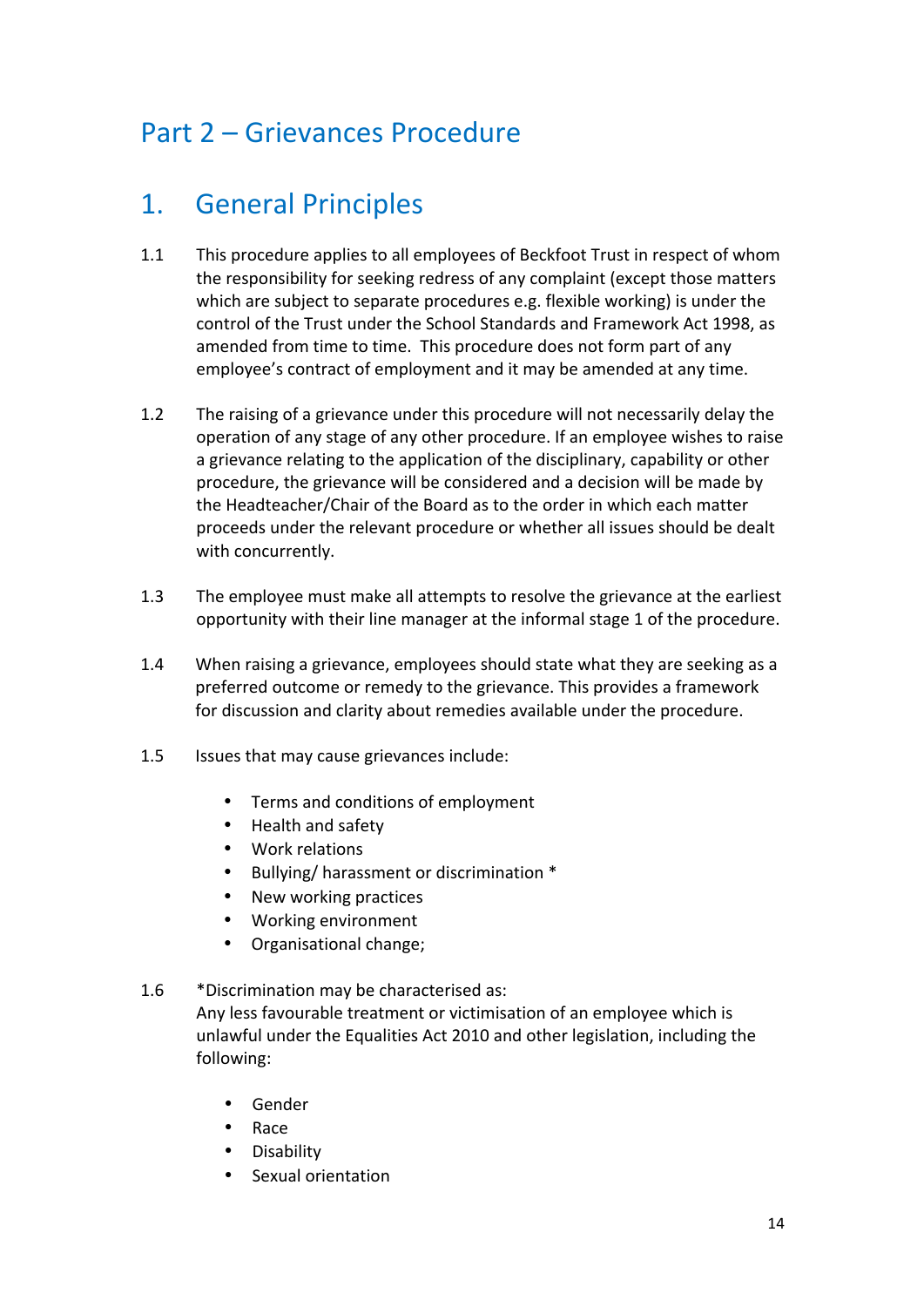- Trans-gender Status
- Religion or belief
- Age
- Membership or non-membership of a trade union or involvement in trade union activities
- Status as an ex-offender
- $\bullet$  Status as a part-time worker
- Or fixed-term

1.7 \*Bullying and harassment can be characterised as:

ACAS states that most people use the terms bullying and harassment interchangeably, however, ACAS provides the following definitions:

### Bullying is:

"Offensive, intimidating, malicious or insulting behaviour, an abuse or misuse of power through means intended to undermine, humiliate, denigrate or injure the *recipient".*

Harassment is defined by the Equality Act 2010 is:

*"Unwanted conduct related to a relevant protected characteristic, which has the*  purpose or effect of violating an individual's dignity or creating an intimidating, *hostile, degrading, humiliating or offensive environment for that individual".* 

"Bullying and harassment is not necessarily face to face, it may occur through written communications, visual images (for example pictures of a sexual nature or embarrassing photographs of colleagues), email, phone, and automatic supervision methods – such as computer recording of downtime from work, or recording of telephone conversations  $-$  if these are not universally applied to all workers".

# 2. Roles and Responsibilities

Grievances are internal matters and may involve a number of people. It is not possible to prescribe specific roles. However, the following broad guidelines may be helpful.

### **Management**

2.1 Managers should be aware that in law an employer may be held responsible for the actions of its employees regardless of whether or not they are aware of those actions. It is therefore essential that the school takes appropriate measures to ensure that bullying, harassment, or discrimination do not occur. All meetings and proceedings should be confidential.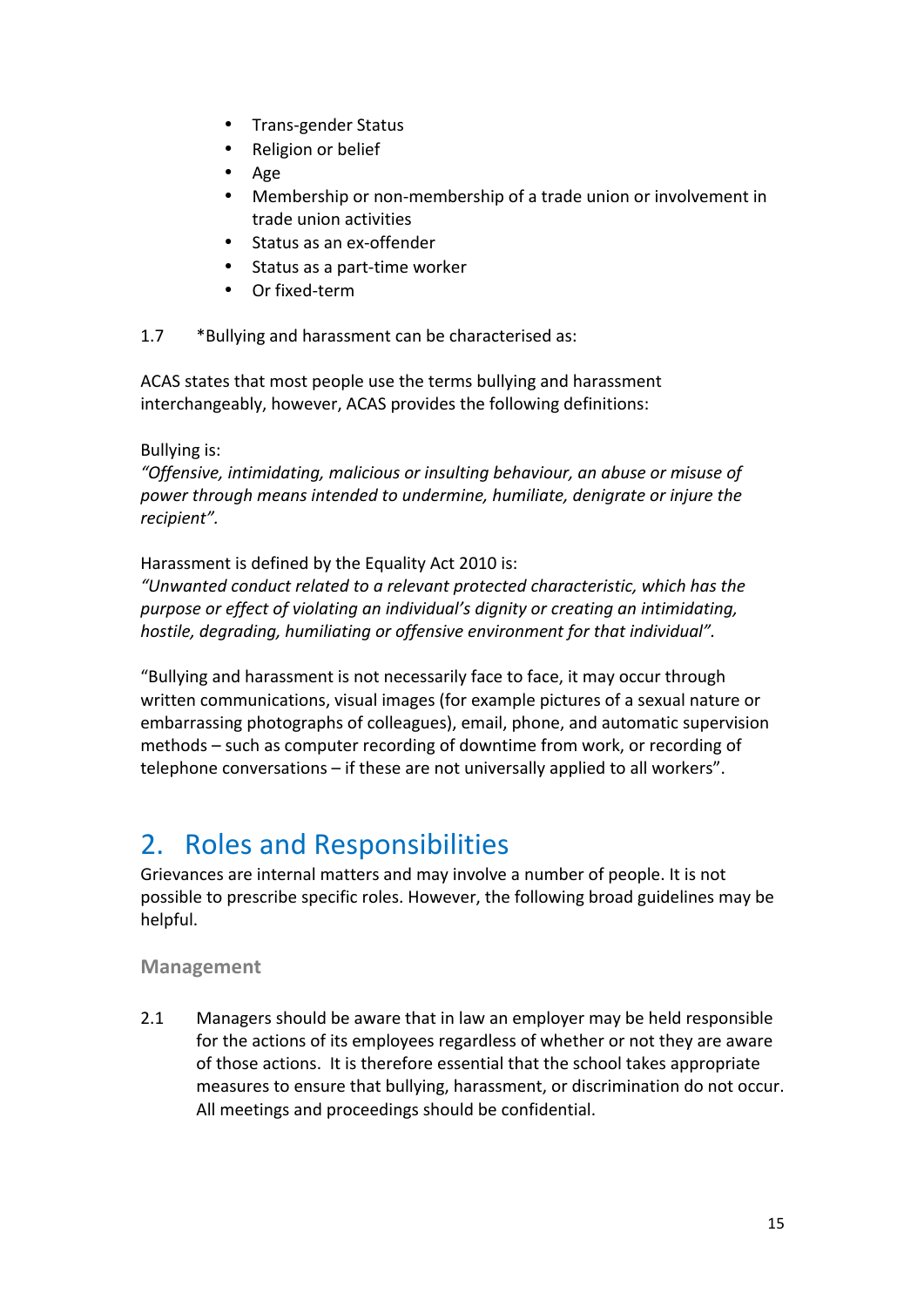It is the responsibility of the school's management to:

- Make all employees aware of the policy and ensure their compliance.
- Deal with all issues in a timely, serious and sensitive manner.
- Maintain confidentiality when dealing with cases and ensure that a written record is kept of all informal and formal meetings and discussions.
- Make every effort to resolve complaints informally by discussion between the individual employee and the appropriate level of management; the resolution of employee complaints should form part of everyday informal managerial action.
- In considering evidence relating to a complaint the management representative will apply the "balance of probabilities" standard proof.

### **Individual members of staff**

- 2.2 Each individual is responsible for his or her own actions whilst at work. It is the responsibility of all employees to:
	- Be mindful of their own behaviour and treat others with dignity and respect
	- Try to resolve problems informally by discussion with colleagues and/or management
	- Report incidents of harassment or bullying either personally experienced or witnessed, immediately to the appropriate line manager
	- Where possible make written notes (this is advisable and should include dates and names of any witnesses etc) of incidents, harassment or bullying experienced or witnessed
	- Ensure confidentiality is maintained at all times

### 3. Right to be accompanied

- 3.1 Throughout the process, both the complainant and the person whom the complaint is made against may be accompanied, for example by a recognised trade union representative or by a work colleague not involved in the complaint. At a hearing or appeal a complainant may be represented by up to two trade union representatives or work colleagues.
- 3.2 In exceptional cases, dealing with sensitive matters or where the witness may feel intimidated they may be accompanied by a trade union representative or work colleague. However, this should not be a person who has a conflict of interest. Trade union representatives cannot play the dual role of representing the person whom the complaint is made against, witnesses and/or the complainant in the same case.
- 3.3 It is good practice for a mutually agreed time to be arranged for meetings and hearings where an employee requires the presence of his or her trade union representative.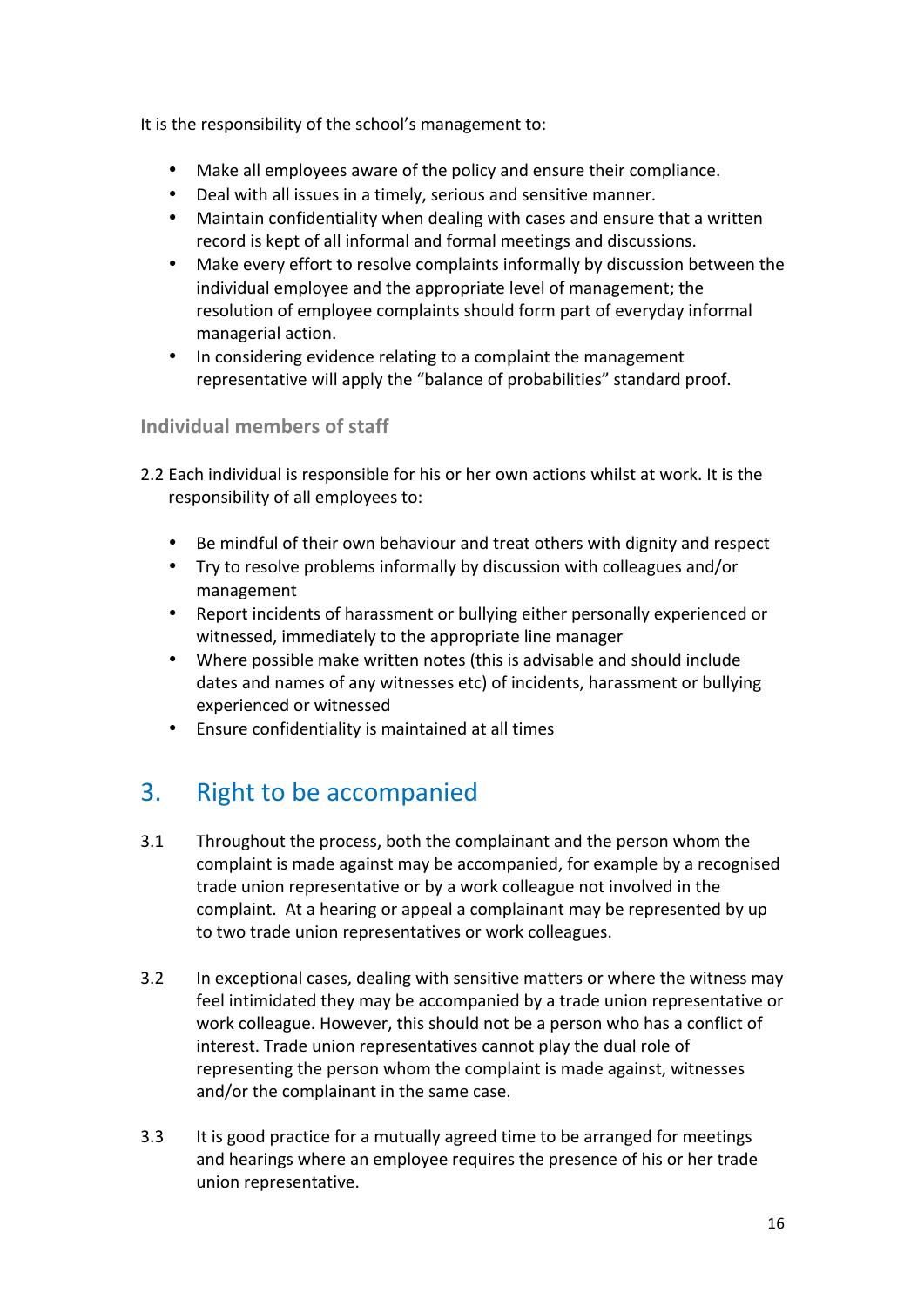# 4. Circumstances when Grievances will not normally be accepted

- 4.1 Where the grievance affects more than one employee (the Collective Disputes Procedure applies, please see section 14 of this policy).
- 4.2 Where the grievance is about a decision made through an agreed procedure where a right of appeal exists within that procedure (Re-Grading of role's grade, Discipline, Capability, Assimilation, Redundancy etc)
- 4.3 Where the grievance is in relation to an element that is not within the manager's control such as complaints relating to statutory adjustments to pay and allowances, for example income tax, national insurance and pensions, policies, collective agreements or conditions of service.
- 4.4 Where the grievance is about an event or decision more than 30 working **days** old. However an employee may refer to earlier issues if the matter relates to a repeated pattern of behaviour and the issues support the grievance. Extension of this time limit will only be agreed where management accept that it was not reasonably practicable for the employee to have lodged the grievance in time. An aggrieved employee should submit their grievance as soon as practical. The longer the time that elapses, the more difficult it will be for the line manager or any subsequent management investigation to establish the detail of what has happened and why. Almost inevitably people will have poorer recollection of events with the passage of time. Even where records exist, people may be less likely to recall why certain decisions or actions were taken, making it difficult to conclude whether a grievance should be upheld.
- 4.5 Where the grievance is about a decision which the employee has already complained about and which has previously been investigated. Once a resolution process is completed, or the employee withdraws the grievance (or chooses not to proceed to the next stage) then the matter is closed.
- 4.6 Where the grievance is against those other than the decision maker for example where the employee was acting in an advisory capacity i.e. Legal/Human Resources/Finance staff.

# 5. Counter Complaints

5.1 All employees have a contractual right to raise a grievance under the schools Grievance Procedure. This means that there can be occasions where "counter" complaints" are raised i.e. where an employee who is the subject of a grievance raises a grievance about the "complainant". Such grievances must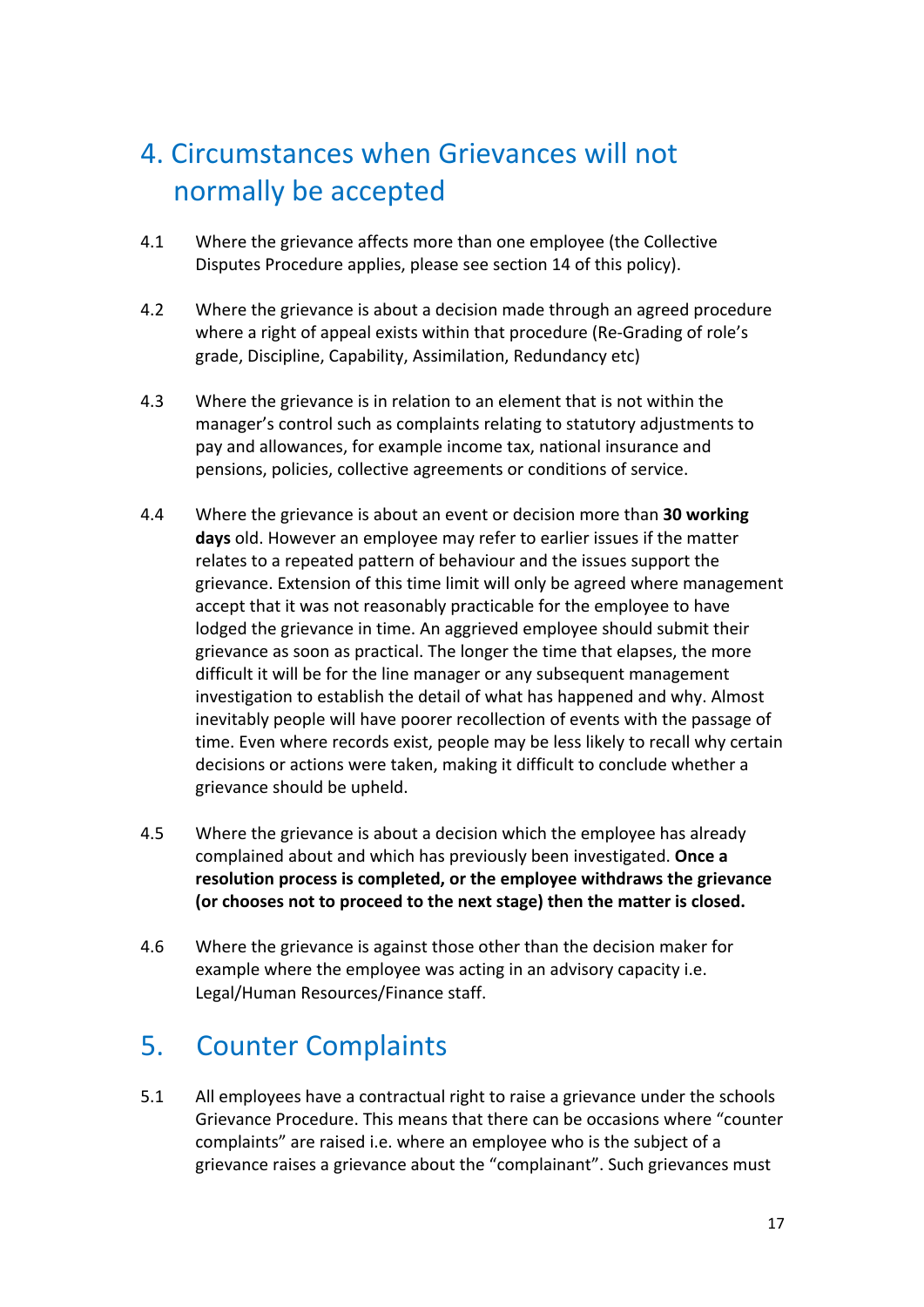be dealt with in the same way as the original grievance. "Counter Complaints" should not be put on hold until the original grievance has been resolved, unless the "Counter Complainant" agrees to that course of action. Given that a "counter complaint" will usually cover the same issues, albeit from a different viewpoint, to the original grievance, it may be appropriate to have one investigation into the matters. In addition it will usually be appropriate for the same manager to progress all matters in relation to the complaint.

# 6. Record keeping and confidentiality

- 6.1 It is important that accurate written records are kept throughout the complaints handling processes, including any initial informal processes.
- 6.2 Records should be held in a secure and confidential manner. Records should contain information on the nature of the grievance and the date submitted. Details of decisions made and actions taken should be retained in writing.
- 6.3 In the event of a complaint being made, the management of the school may inform the decision maker(s). But on no account should the case be openly discussed with any other Directors.

### 7. Stages in the grievance procedure

#### **Informal stage**

7.1 Most grievances can be resolved quickly and informally through discussion. If an employee has a grievance that involves another member(s) of staff, they should seek to resolve the matter informally by approaching the person(s) involved and, if necessary, request the involvement of the appropriate manager, who may be the Headteacher or chair of the Board. If the complaint is about the line manager they should speak informally to a more senior manager or Headteacher. This allows for problems to be resolved quickly and normal working relationships to resume.

Employees should be able to demonstrate that they have made every effort to discuss the issue(s) informally, before the formal process is commenced.

#### **Mediation**

7.2 During the informal stage, it may be appropriate to explore the use of mediation, depending on the nature of the grievance. This will involve the appointment of someone with mediation skills. Please contact the Trust HR Advisory team for advice.

#### **Investigation**

7.3 It may be necessary to carry out an investigation into a formal grievance. The amount of any investigation required will depend on the nature of the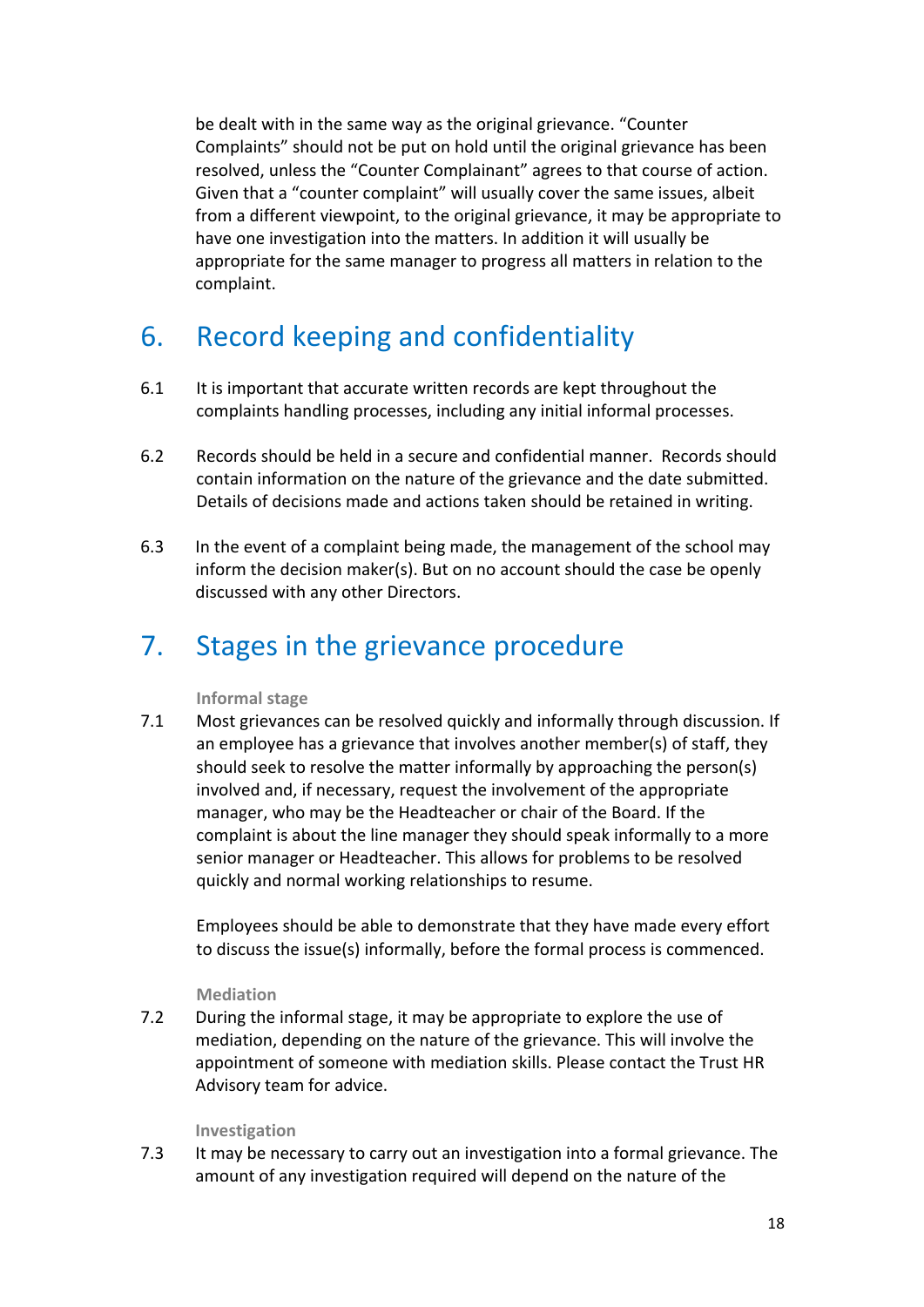allegations and will vary from case to case. It may involve interviewing and taking statements from the employee and witnesses and/or reviewing relevant documents.

The employee must co-operate fully and promptly in any investigation. This may include informing the investigating officer of the names of any relevant witnesses, disclosing any relevant documents and attending interviews as part of the investigation.

The school may instigate an investigation before holding a grievance meeting where considered appropriate. In other cases a grievance meeting may be held before deciding what investigations (if any) to carry out. In either case the school will hold a further grievance meeting after the investigation is completed to enable a decision to be made.

#### **Formal grievance meeting**

7.4 Grievances concerning issues that are more than 30 working days old will not usually be investigated unless related to the current issue or there are exceptional circumstances. The formal grievance will not proceed unless the employee has submitted their grievance in writing, clearly stating the nature of their grievance.

When submitting a grievance the employee should give as much detail as possible, including what outcome they are looking for. Evidence that the informal stage has been undertaken should also be submitted at this stage. Where this has not happened the aggrieved party should explain clearly why they did not feel able to go through the informal stage.

The Headteacher or Chair of the panel, should be the person conducting the meeting/hearing unless they have had prior involvement at the informal stage. The person hearing the grievance should ensure that a note taker attends the hearing in order to record the main points and actions. It is important that all grievances are considered fairly and without unreasonable delay. 

It is important that all parties have advance access to any written statement or evidence to be used at the grievance meeting. This should be in sufficient time to enable full consideration of the material. Both parties have the right to be accompanied.

Separate meetings with each of the parties involved may be held if this is deemed more appropriate. The manager considering the grievance will decide who should be present at any meeting.

The purpose of the grievance meeting is for the employee to explain their grievance and how it may be resolved. The decision will be reached as soon as reasonably practicable and usually within five working days of the final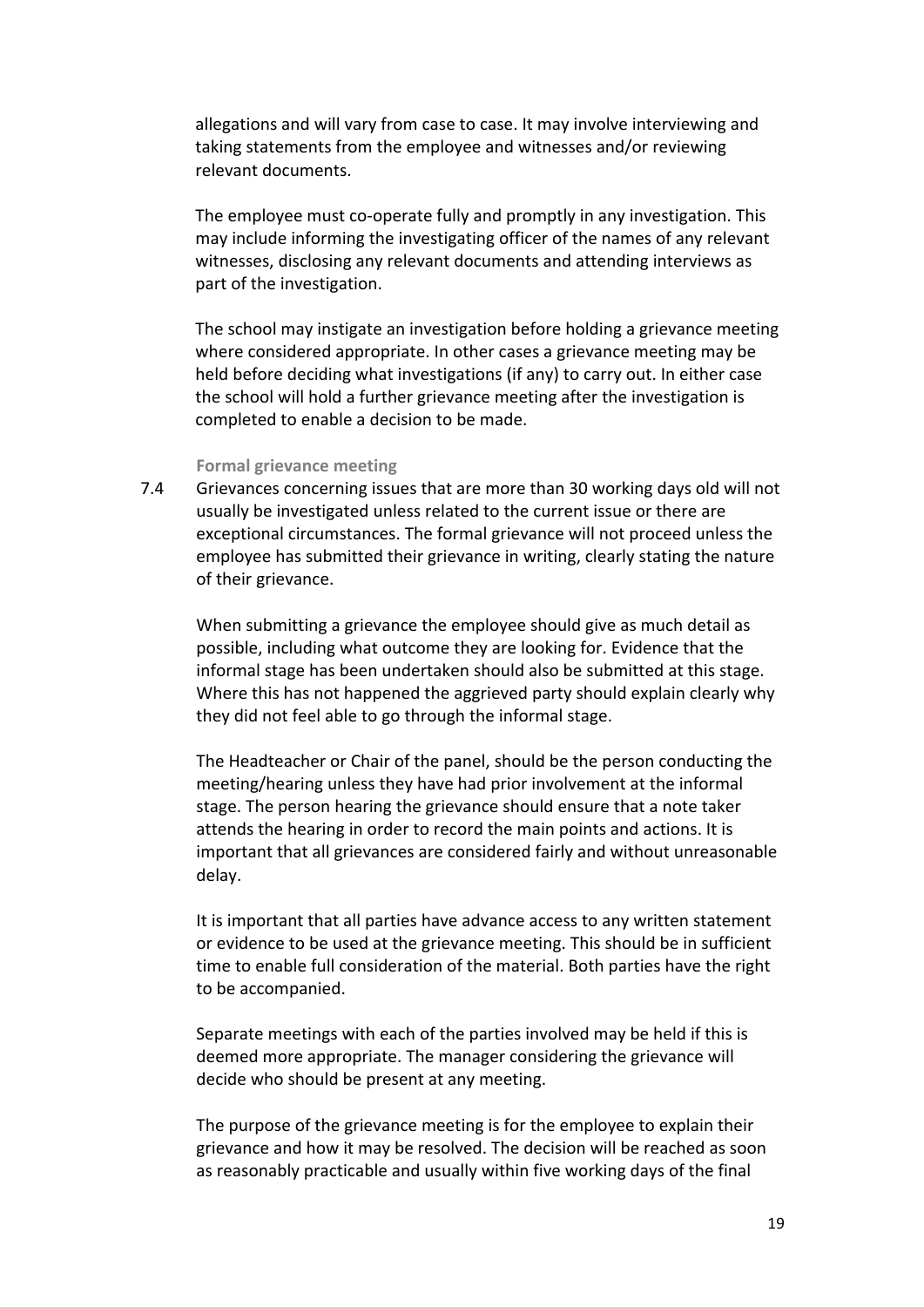grievance meeting. 

**Witnesses** 

7.5 Any witness to be called at a hearing must have submitted a written statement of their knowledge of the case in advance of the hearing which has been exchanged with all parties as soon as reasonably practicable and in any event at least three working days prior to the hearing.

Testimonials regarding an employee's personality and character will not be accepted as witness statements, nor may such witnesses be called to attend a hearing for this purpose.

A witness who is not a school employee may provide a witness statement (not a testimonial) but would not usually attend a grievance hearing.

### 8. The Appeal

- 8.1 If the complainant is dissatisfied with the decision from the first hearing, they should notify the Clerk to the Board within 10 working days of receipt of the decision letter of his or her decision to appeal. The complainant must give specific reasons why they are dissatisfied with the outcome. An appeal can be made on the grounds of:
	- Why the outcome does not reflect the desired outcome/remedy initially outlined
	- Perceived unfairness of the decision, the employee must set out the reasons in the appeal application.
	- Disputing the facts of the case including new evidence coming to light.
	- Procedural non-compliance.
- 8.2 The Appeals Committee will be formed to hear the complaint. The Committee will be convened by the Clerk to the Board. The committee will comprise of Directors/Trustees or LSC members or other people identified by the Board for their particular skills and experience, as necessary and taking those decisions delegated to it by the Board.

HR will be present to advise the directors. The hearing will take place as soon as is reasonably practicable. If possible, the Chair of the Committee may be able to give a verbal decision after the hearing. The decision will be confirmed in writing normally within 5 working days. The decision will be final; there is no further right of appeal through the school's procedure.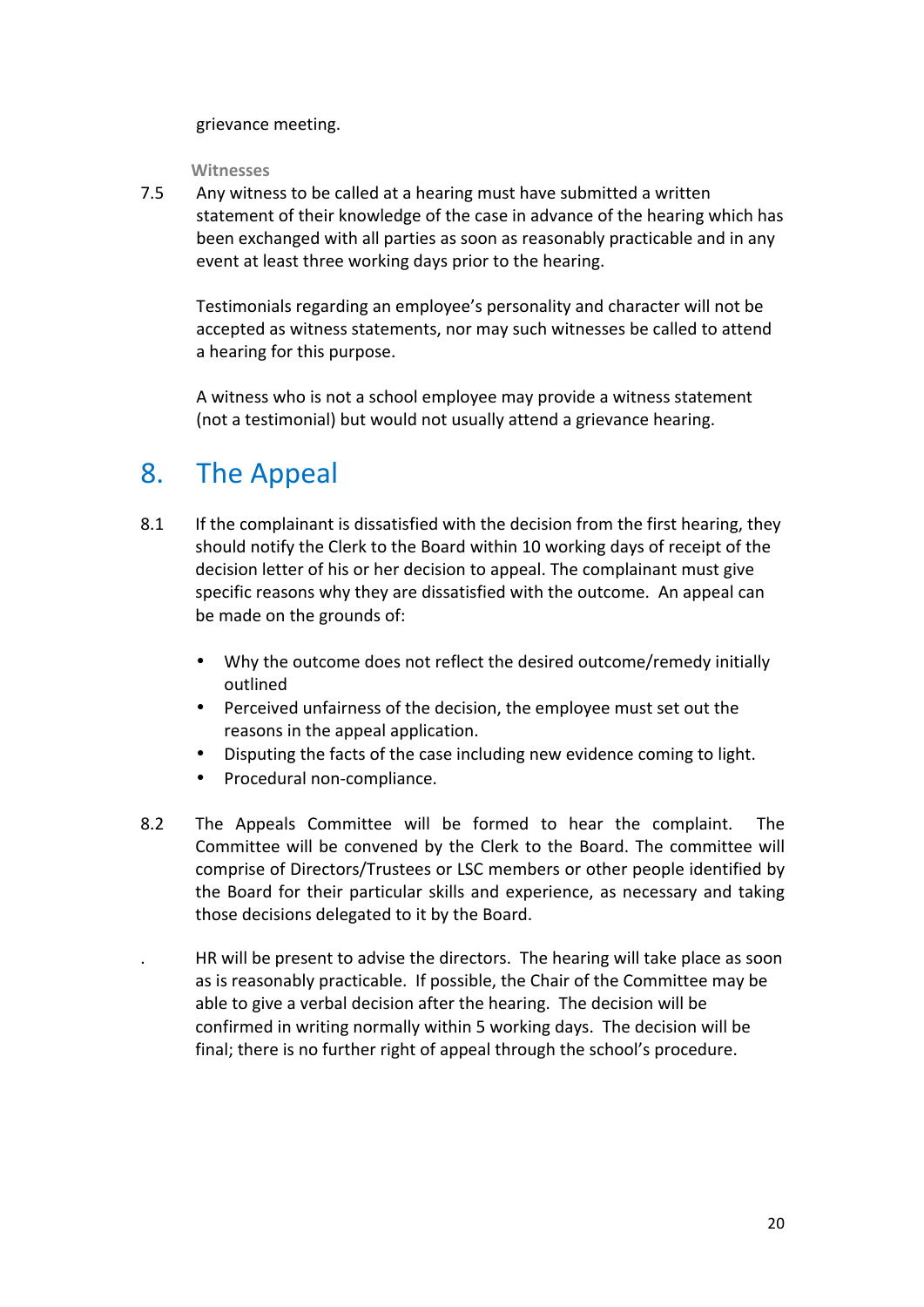## 9. Restoring Working Relationships

9.1 Whatever the outcome of a complaint, it is management's responsibility to re-establish effective working relationships amongst the employees involved; it is the employees' responsibility to co-operate to achieve this. The school may seek agreement from both the complainant and the person who the complaint has been made against for the case to be referred to mediation.

# 10. Occupational Health Support

10.1 The school has a duty of care to both parties involved in the case and should recognise that the process may be stressful and have an impact on the health and wellbeing of both parties. Schools are advised to seek Occupational Health support for either party where required.

# 11. Complaints against the Headteacher

- 11.1 An employee who wishes to make a complaint against the Head teacher should submit their complaint to the Chair of the Board and follow the stages set out in the procedure. Alternatively an employee may wish to contact their trade union representative who may support the employee in raising their concern. The Chair of the Board may delegate the matter to a Director with the particular skills to enable them to provide assistance. Whoever undertakes this role cannot subsequently be a member of the Board of Directors panel dealing with the matter.
- 11.2 Only an external investigating officer or one or more Directors (or Trustees or LSC members) may carry out an investigation into complaints against the Headteacher.

# 12. Complaints made by the Headteacher

12.1 A Headteacher may raise a complaint against an employee on the grounds of bullying, harassment or discrimination. A Headteacher may raise a complaint against the Board of Directors but not against an individual Director unless they are exercising a delegated power or function or one conferred by law, for example a director acting in an official capacity as a member of the Headteacher's performance management panel.

# 13. Allegations against the Trust Board

13.1 Please contact the Trust HR Advisory team for advice before taking any action.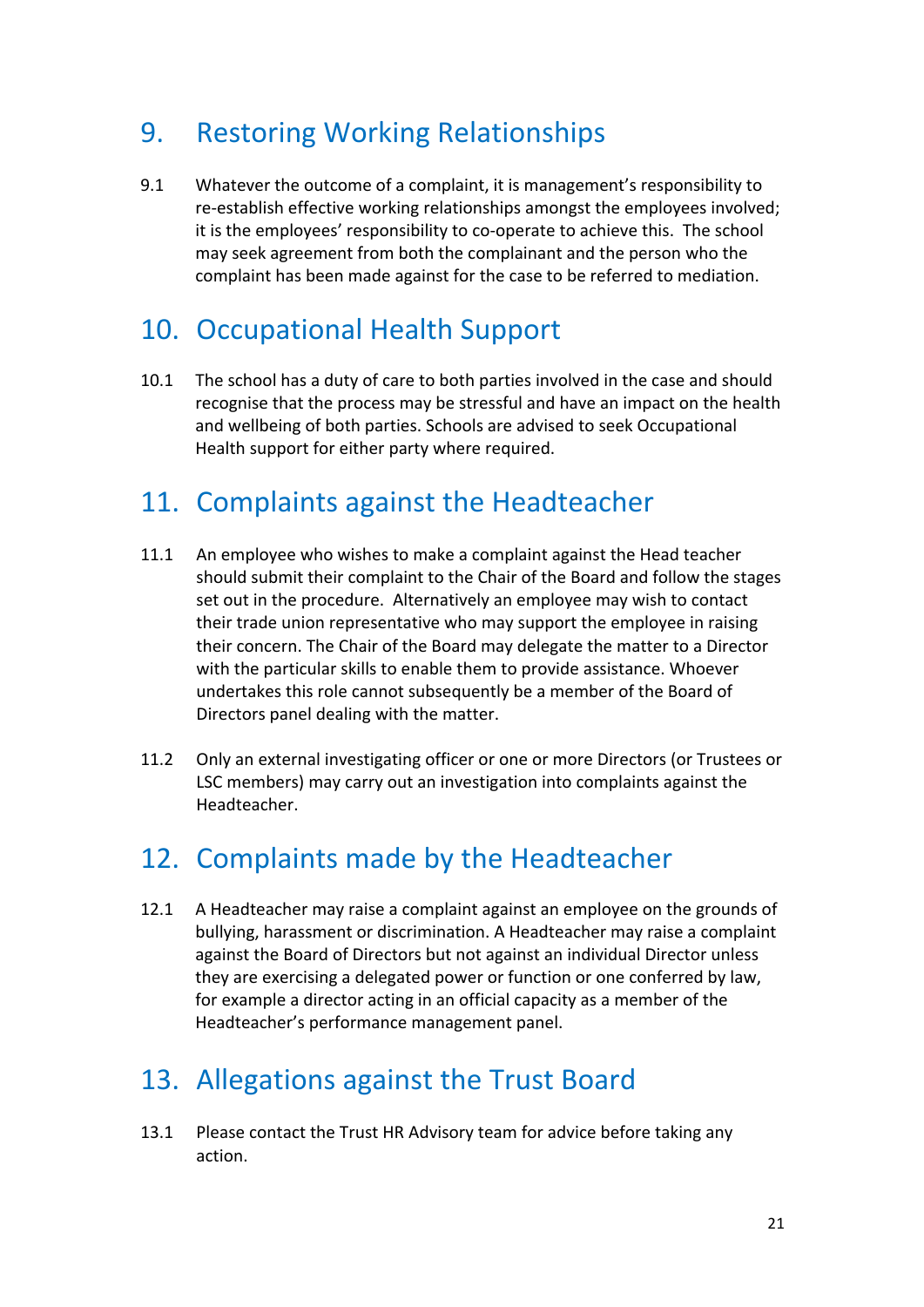### 14. Collective Grievances

14.1 Where more than one employee has lodged a complaint relating to the same or substantially the same issue, the school may deal with the complaints together in the interests of fair and consistent decision-making. The trade union may initiate a collective grievance on behalf of more than one named employee where the issues are the same.

# 15. Overlapping grievance and disciplinary cases

15.1 Where an employee raises a complaint during a disciplinary process, the disciplinary process may be temporarily suspended in order to deal with the complaint, at the discretion of the Trust. Where the complaint and disciplinary cases are related it may be appropriate to deal with both issues concurrently.

# 16. Vexatious, malicious and misconceived grievances

16.1 There is no intention to deter a genuine grievance being raised but the procedure must not be used inappropriately. When a grievance is apparently vexatious, malicious or misconceived or when grievances repeat or duplicate complaints which have already been raised and /or resolved or where an employee has refused to co-operate with the requirements of this procedure then the Headteacher should seek further advice from the Trust HR Advisory team. Any decision to exclude a grievance or part of a grievance will be notified to the employee in writing stating the reasons. When an employee makes allegations other than in good faith or which are reasonably believed to be false, or amount to harassment of another employee, the school may decide to invoke the school's disciplinary procedure.

# 17. Resignations and Exit Interviews

- 17.1 If an employee leaves the employment of the school through resignation etc., consideration should be given as to whether it is reasonably practicable to conclude the grievance. Consideration will need to be given to the remedy outlined at the outset and whether any remedy is possible once the employee has left employment.
- 17.2 An issue raised in an exit interview or questionnaire might constitute a grievance. Where there is a concern about the content of a resignation, interview or questionnaire, advice from the HR Advisory team should be sought.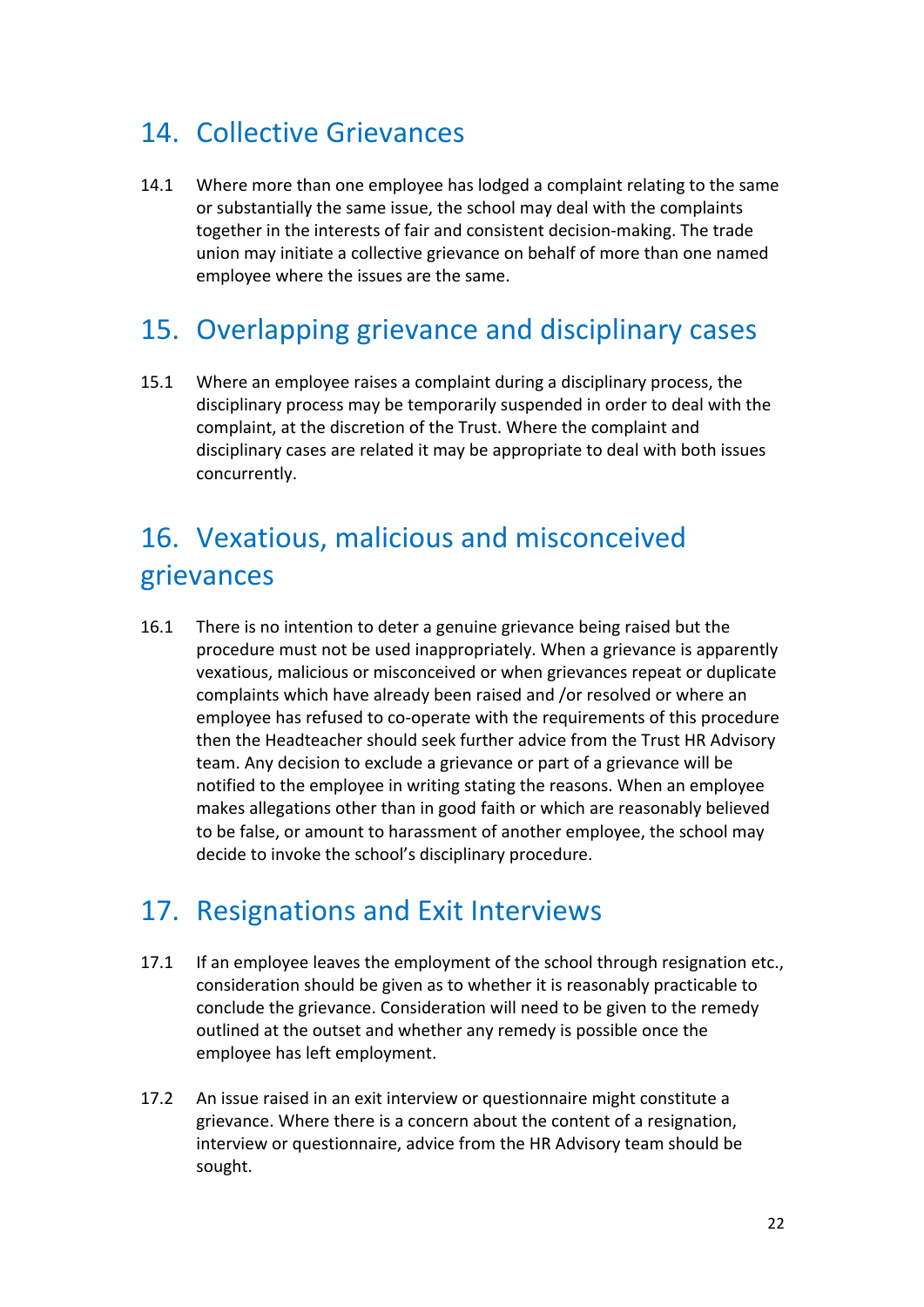# Part 3 – Managing Investigations

# 1. Introduction

- 1.1 The Managing Investigations Toolkit aims to provide a framework, which may assist schools to carry out a fair and consistent investigation into staff, other workers including supply staff and volunteers conduct or complaints.
- 1.2 This guidance should be used in conjunction with the following policies;
	- Trust Staff Discipline
	- Trust Grievance
	- Trust Child Protection and Safeguarding
	- KCSIE 2020
- 1.3 This document is a practical guide to schools on undertaking investigations. Managers are strongly advised to contact the Trust's HR Advisory team prior to undertaking an investigation; they are available to advise the investigating officer (Headteacher, Deputy Headteacher, Assistant Headteacher, Cluster Business Manager or Board of Directors) at all stages of the process. This document does not form part of any employee's contract of employment and it may be amended at any time.

### **When should an investigation be conducted?**

- 1.4 An investigation may be required in the following circumstances;
	- Allegations of misconduct (including child protection allegations)
	- Allegations of bullying / harassment / discrimination
	- Dealing with employee complaints e.g. complaints regarding perceived unfair treatment
	- Allegations of misconduct for other workers including supply staff and volunteer. If there are concerns or an allegation is made against someone not directly employed by the school, such as supply staff provided by an agency, the following actions will be taken in addition to our standard procedures:
		- School will not automatically decide to stop using a supply teacher due to safeguarding concerns without finding out the facts and liaising with our local authority designated officer to determine a suitable outcome
		- School will discuss with the agency whether it is appropriate for them to suspend to suspend the supply teacher, to send an alternative supply staff during an investigation or redeploy them to another part of the school if at all possible, while the school carries out the investigation.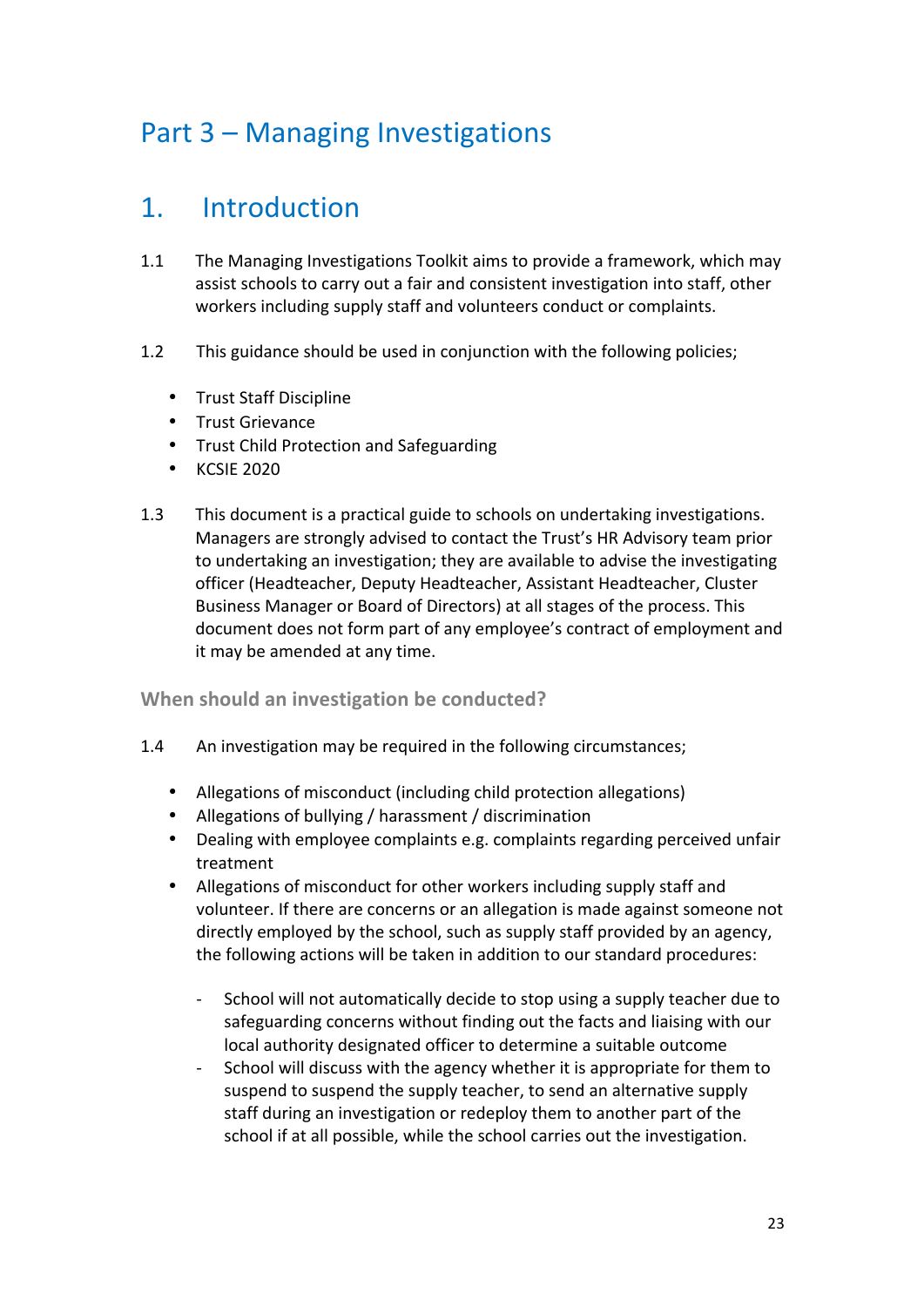- School will involve the agency fully, but the school will take the lead in collecting the necessary information and providing it to the local authority designated officer as required
- School will address issues such as information sharing, to ensure any previous concerns or allegations known to the agency are taken into account (this will be carried out, for example, as part of the allegations management meeting or by liaising directly with the agency where necessary)
- When using an agency, we will inform them of our process for managing allegations, and keep them updated about our policies as necessary, and will invite the agency's HR manager or equivalent to meetings as appropriate.
- 1.5 If there is an occasion when staff conduct has the potential to lead to a disciplinary hearing it is most important that a full and fair investigation is undertaken that is consistent with the guidance that is provided within this document.

### **Examples of Misconduct**

- 1.6 The following are examples of misconduct. The list is not exhaustive:
	- Negligence
	- Inadequate standards of work caused by carelessness
	- Careless damage to or wastage of school property and/or equipment
	- Failure to carry out reasonable instructions
	- Insubordination
	- Improper behaviour or conduct
	- Disregard of safety instructions
	- Aggressive behaviour
	- Timekeeping offences
	- Improper disclosure of confidential information
	- Smoking in prohibited areas
	- Harassment and/or bullying
	- Breach of the School's guidelines on e-mail/internet use
	- Breach of the School's approach to equality
	- Conduct which contravenes school policy or procedure

#### **Examples of Gross Misconduct**

1.7 Gross Misconduct is generally seen as misconduct serious enough to destroy the employment relationship between the employer and the employee and make any further trust and confidence and future working relationships impossible.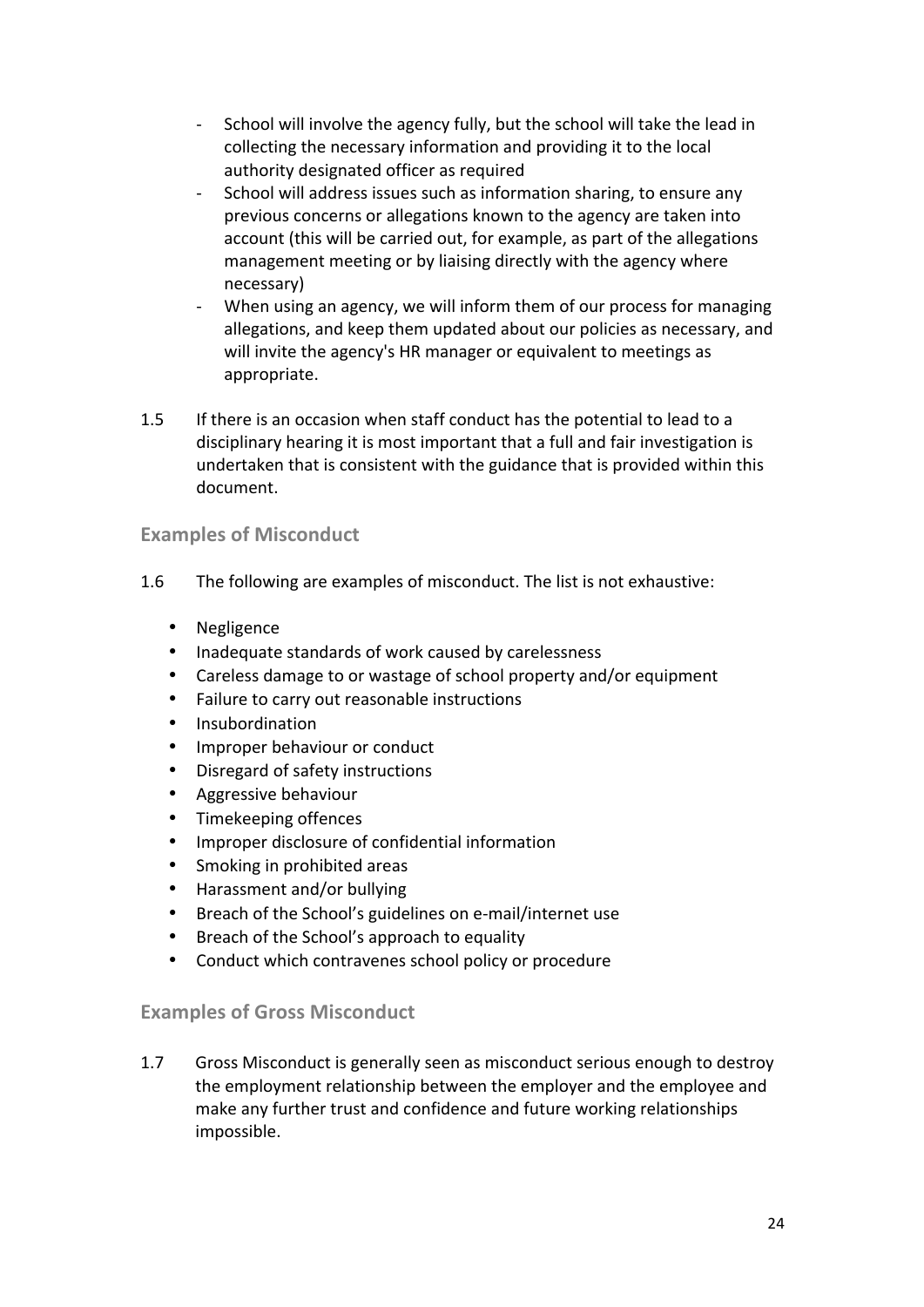- 1.8 The following list provides some examples of actions which may constitute gross misconduct:
	- Stealing from the school/Trust, staff/visitors or public property
	- Fraud and/or deliberate falsification of records (including educational qualifications where such qualifications are a stated requirement of the post).
	- Deliberate damage to or neglect of school property and/or equipment
	- Gross insubordination
	- Serious harassment, bullying, discrimination and/or intimidation
	- Physical violence
	- Actions which risks bringing the school/Trust into disrepute
	- Incapability whilst on duty brought on by alcohol or drugs
	- Conduct at work likely to offend decency, including improper relationship with students
	- Gross negligence which causes or might cause unacceptable loss, damage or injury
	- Serious infringement of health and safety procedures
	- Serious breach of confidence e.g. disclosure of confidential information and breach of data protection requirements.
	- Matters/conduct relating to child protection
	- Sexual Misconduct
	- Refusal to follow a reasonable instruction
	- Unauthorised Absence
	- Fraudulently claiming sick pay or other payment from the school.
	- Inappropriate use of social media such as Facebook or twitter or behaviour that contravenes the trust's Online Safety policy
	- Criminal activities outside work where such conduct is incompatible with the individual's employment

**When to consider informal or formal action** 

- 1.9 Consideration should always be given to whether it is appropriate to deal with a matter formally or informally (and the process to be followed).
- 1.10 If you are concerned that the allegation may be serious or you are uncertain as to whether initially to tackle the matter informally or formally, you are strongly advised to contact the Trust's HR Advisory team before any action is taken to decide the most appropriate method of dealing with the matter.
- 1.11 The Trust's HR Advisory team will discuss options, potential outcomes and mechanisms for dealing with the matter. They will also suggest any other sources of advice and support. The decision on how to proceed will ultimately rest with the school.
- 1.12 For guidance on dealing with complaints and allegations informally, please refer to the appropriate Trust Procedure.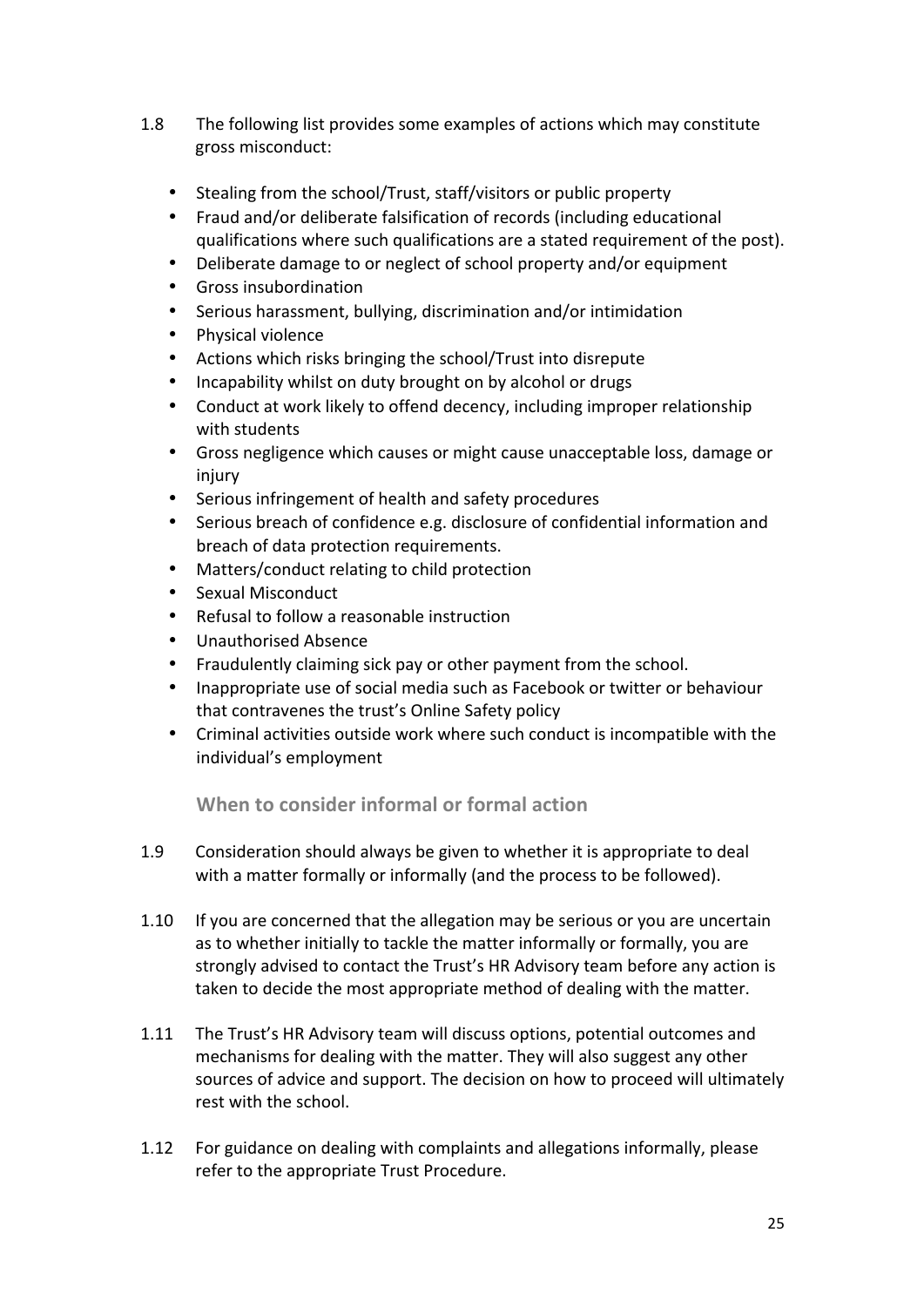#### **NB.** If the matter relates to Child Protection the Designated Safeguarding Lead **(DSL)** must be contacted for advice before any action is taken.

#### **Child Protection Allegations**

1.13 In the event of an allegation of a child protection nature a basic fact finding exercise may be required to establish the initial details, however, it is most important that you contact school HR team/Business Manager as well as one of the colleagues below, before commencing a full investigation.

Suzanne Ellis – Lead officer Education Safeguarding Team 01274 437043 Suzanne.ellis@bradford.gcsx.gov.uk

Duty or Safeguarding Duty Co-Ordinator 01274 435600

### 2. Suspension

2.1 In exceptional circumstances consideration may be given to removing a member of staff from their place of work (i.e. suspension) at the outset of the investigation or at any stage during the course of the investigation. Please contact the Trust's HR Advisory team if you are considering suspension.

Note: Schools are not permitted to suspend someone not directly employed by the school such as supply staff provided by an agency when an allegation or concern is made. School must liaise with the agency for them to decide to suspend. Please contact the HR Advisory service for advice.

- 2.2 The Headteacher should take appropriate advice before making any decision to suspend. The provisions for suspension of school-based staff are set out in Schedules 16 and 17 of the School Standards and Framework Act 1998. Decisions on suspensions are taken by the Headteacher or the Board of Directors (action by the Chair in relation to the Headteacher must be notified to the full Board).
- 2.3 Staff against whom an allegation is made should not automatically be suspended.

Where the allegation is that a criminal offence may have been committed or a child is at risk of significant harm, immediate suspension is more likely to be appropriate. Where the allegation is of a child protection/safeguarding nature the LADO procedure should be followed.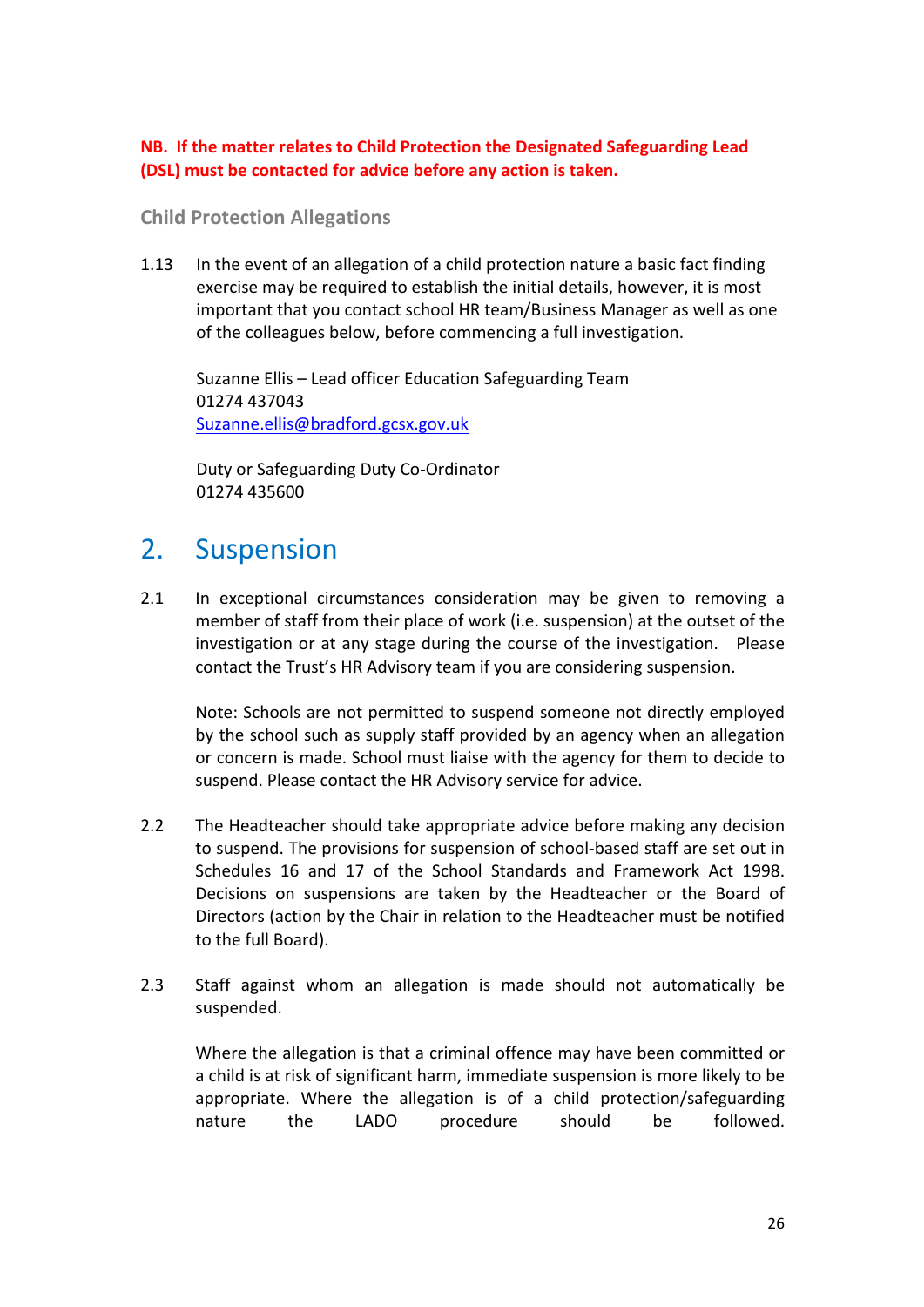- 2.4 Suspension may be considered at any stage. Suspension is a neutral act, not a disciplinary sanction and the employee will receive normal pay. Where possible an alternative should be found to suspension. This could include alternative duties/locations or removal from contact with pupils.
- 2.5 Suspension should not be undertaken without good reason, as an over-hasty or ill-judged decision immediately to suspend a member of staff can have a substantial detrimental effect upon the member of staff's career. Suspension is not only a traumatic experience for the individual involved, but also for their family, for other children at the school, their parents and for other staff. All concerned will wish to be reassured that the responsible agencies will act in a careful, measured way when allegations are brought to their attention.

Circumstances in which a decision to suspend a member of staff are likely to be taken include:

- Where a child or children is/are at risk;
- where the allegations are so serious that dismissal for gross misconduct is possible;
- where a suspension is necessary to allow the conduct of the investigation to proceed unimpeded.
- Where the Police are involved in a criminal investigation or are likely to be

Where the police are involved, management must consult with the Police Officer in charge prior to suspension being considered. In these circumstances please contact Trust's HR Advisory team.

2.6 In all cases where suspension is being considered, the Headteacher should advise the individual to seek assistance from his or her trade union.

### A meeting to Consider Suspension of a Member of Staff

- 2.7 Where suspension is being considered, a meeting should be arranged. Normally, the meeting should be undertaken outside pupil contact time. The Headteacher (or, in cases where the allegation is against the Headteacher, the Chair of the Board) should consult with and seek advice from CIT HR. There are three possible outcomes outlined below:
	- 1. Not to suspend
	- 2. Action short of suspension (e.g. restriction of duties)
	- 3. Suspend

Consideration needs to be given to disclosure of any criminal proceedings.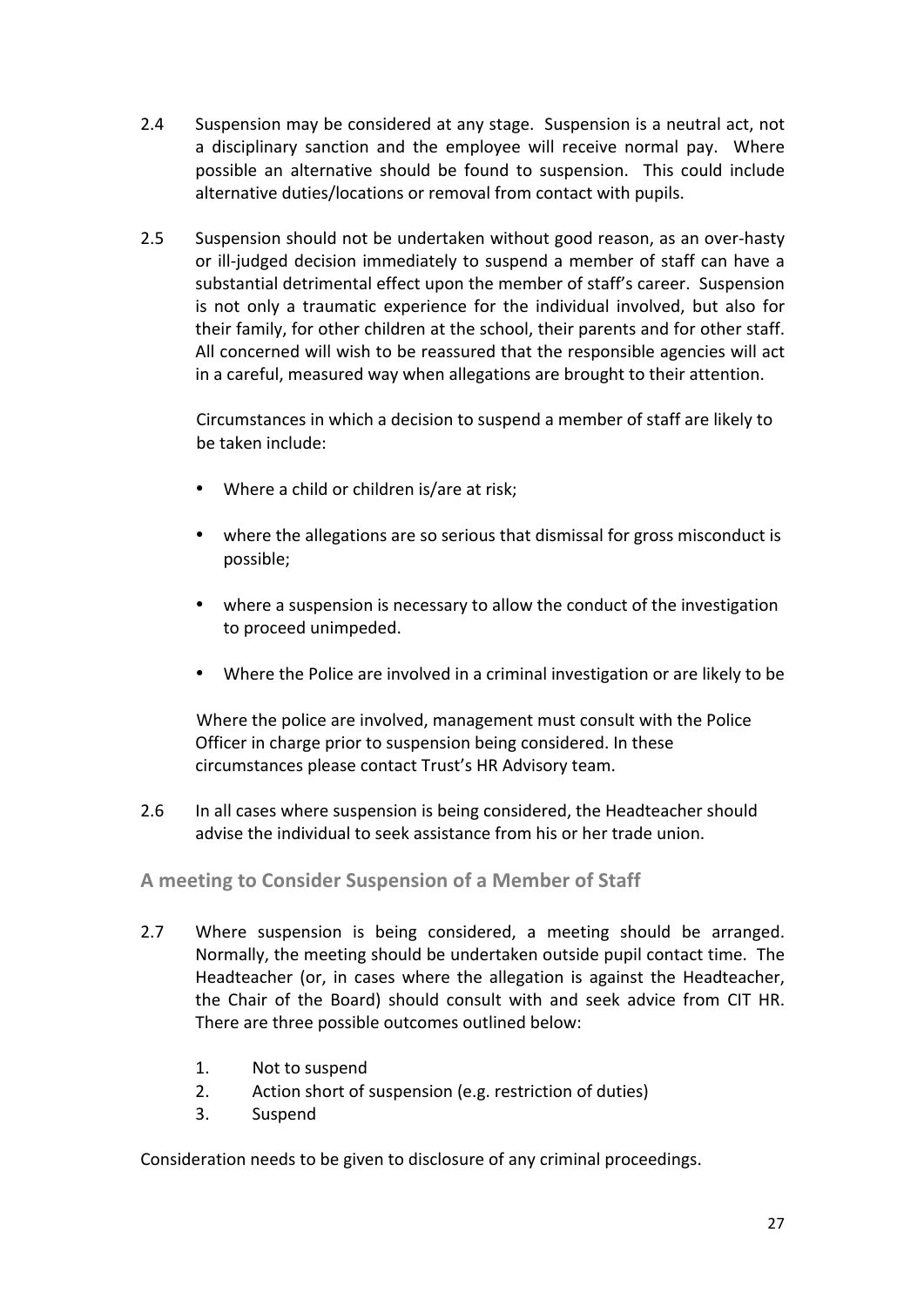2.8 When called to a meeting where suspension is a possible outcome, the member of staff should be advised to seek the advice of their trade union. A person who is not a member of a trade union may be accompanied to the meeting by a work colleague, that will not or has not been involved in any part of the proposed disciplinary process. Where the member of staff is accompanied, they should be offered the opportunity of a brief meeting with the representative or work colleague before the meeting

Attempts will be made to identify if the individual concerned is a member of a trade union and contact them on their behalf if possible. However, the meeting can go ahead without trade union representation present.

- 2.9 The employee should be informed at the outset of the meeting that an allegation or series of allegations have been made and the nature of them. At the conclusion of the meeting, suspension might occur. It should be made clear, however, that the meeting is not a formal disciplinary hearing but is for the purpose of raising a serious matter which may lead to suspension and further investigation.
- 2.10 The employee should be given as much information, including reasons for any proposed suspension, as is consistent with not employee of staff to make representations concerning any possible suspension. The employee staff should be given an opportunity to make such representations after the information has been given. A brief adjournment should be offered to the member of staff prior to response being provided.
- 2.11 If, as a result of the meeting, it is considered by a Headteacher that suspension is necessary along with a full investigation of the allegation(s), the employee should be advised that they are suspended from duty. Written confirmation of the suspension should be dispatched within one working day, giving reasons for this.
- 2.12 In accordance with the relevant ACAS Code of Practice, where the person is a trade union or safety representative, the meeting should not be arranged without prior discussion with the relevant branch secretary or trade union representative. From the outset it should be established that the action being taken is not an attempt to undermine the function of a trade union.

### **Alternatives to Suspension**

2.13 Suspension can in some cases be a traumatic experience for all parties involved. The employee, whom the allegation is against, should not automatically be suspended and alternatives to suspension can be considered, these may include;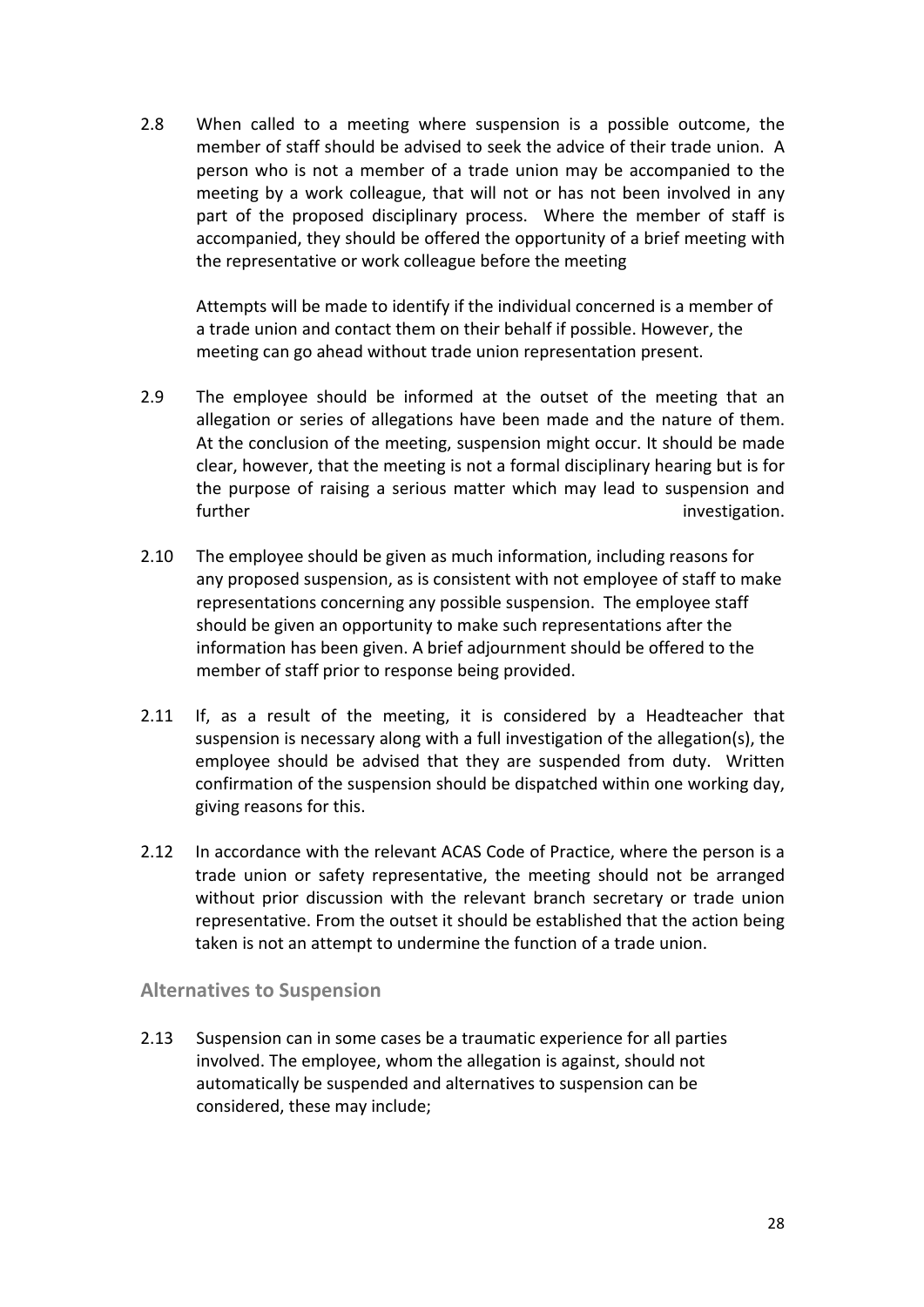- Paid leave of absence or mutual agreement to refrain from work (known as Garden Leave). This should only be considered as a short term arrangement while further information is being gathered.
- Alternative duties/locations
- Removal from contact with child(ren) that may be involved in the investigation
- 2.14 In the case where issues relate to a child protection matter, please consult with the appropriate DSL, prior to making a decision regarding suspension.
- 2.15 In the case where immediate referral to the DSL is accompanied by consideration of disciplinary procedures, suspension may or may not be appropriate. The Headteacher or Trust Board of Directors should consult with the Behaviour Support Service Manager and consider any recommendation which may be made by the Child Protection Agency/Police or strategy meeting before a decision to suspend is taken.

### **Where no action is taken to suspend**

- 2.16 The Headteacher/Chair of the Board (in cases where the allegation is against the Headteacher) should explain to the member of staff the circumstances which led to consideration of suspension and further explain any follow up action which it is proposed to take. The member of staff may be accompanied by a trade union representative or work colleague. According to the circumstances of the case, appropriate assistance or advice may be offered. The Headteacher/Chair of the Board should seek to establish what support, if any, is required and where appropriate and acceptable to the member of staff should seek advice from Trust's HR Advisory team. According to circumstances, appropriate counselling services should be considered.
- 2.17 If a member of staff has not been suspended but there are child protection or serious concerns about aspects of their conduct, a full investigation should be undertaken before making a decision about further action under disciplinary procedures. Please contact Trust's HR Advisory teamfor further advice on undertaking an investigation.

### **After a Decision to Suspend Pending Investigation**

2.18 Where a member of staff has been suspended a report should be made to the Trust's HR Advisory team that a member of the school staff has been suspended pending investigation. Where the Headteacher has been suspended, the implications for the management of the school will need to be considered including the arrangements for an Acting Headteacher.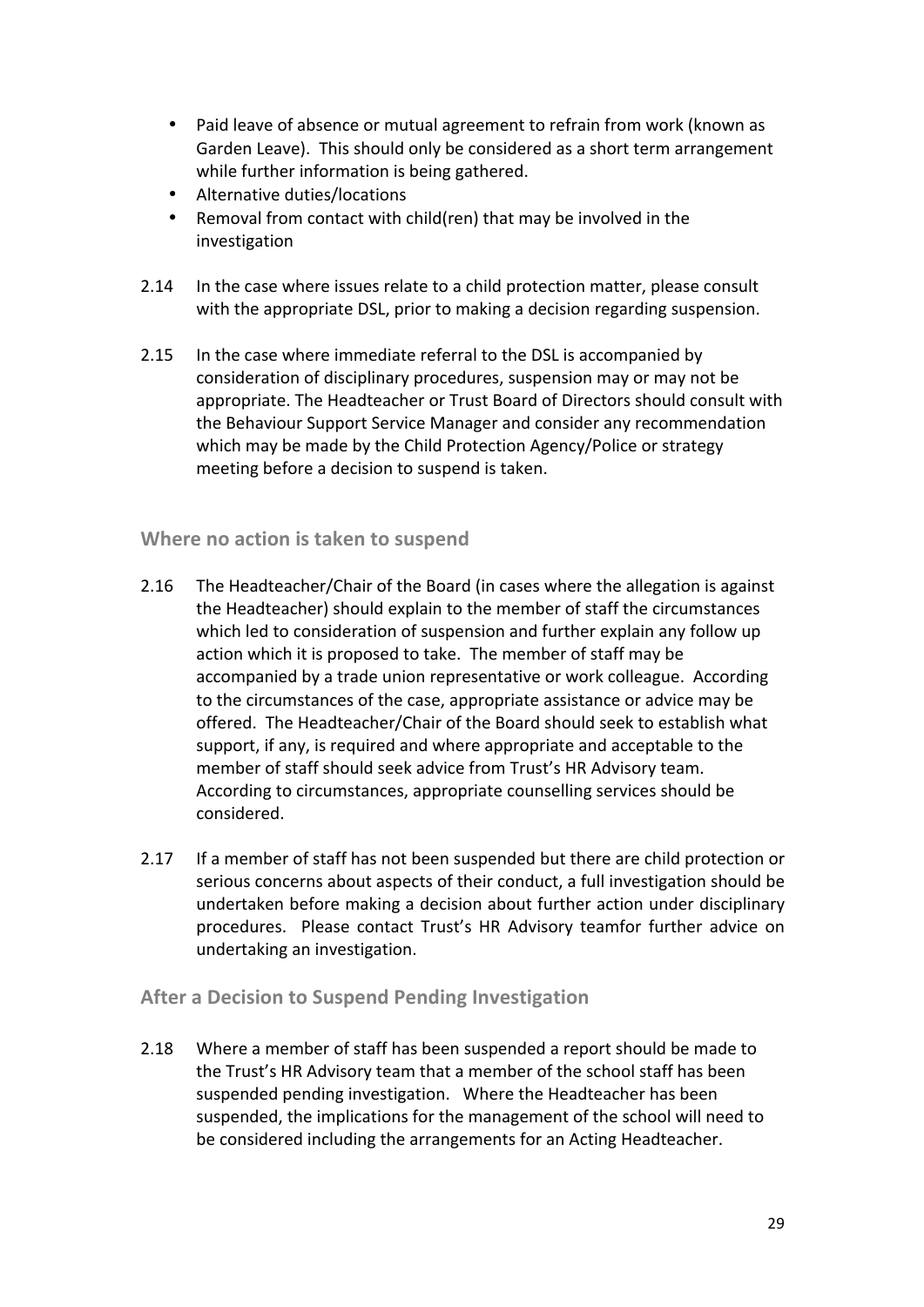In certain circumstances it may be prudent for the Headteacher to request that certain work related equipment be returned to the school.

- 2.19 Senior leaders in the school who need to know of the reason for the suspension should be informed as far as is necessary. The Headteacher/Acting Headteacher should also make a decision on whether other staff need to be informed of the suspension. Any appropriate communication to explain the member of staff's absence from school will need to be discussed with School HR team/Business Manager.
- 2.20 In appropriate cases the Headteacher/Acting Headteacher should discuss with the Business Manager the extent to which it is necessary to make a statement to parents of children in the school, having considered the need to avoid unwelcome publicity. If this situation occurs, then advice and guidance should be sought from Business Manager/CIT.
- 2.21 In rare circumstances, e.g. child protection investigations, it may be necessary for the Headteacher (Acting Headteacher in consultation with the Board) to provide immediate reassurance to parents and students in the school and there may be a need for information to continue to be provided during the course of an investigation to parents, children and other colleagues. If this situation occurs, then advice and guidance should be sought from School HR team/Business Manager.
- 2.22 The Headteacher/Acting Headteacher in consultation with the Chair of the Board should consider, and keep under review, decisions as to who is informed of the suspension and investigation and to what extent confidentiality can or should be maintained, according to the circumstances of a particular case. In a situation where a matter becomes common knowledge or the subject of general gossip, it may be desirable to provide an accurate statement for public information. Advice should be taken from the trust's HR Advisory team.
- 2.23 Every effort should be made to avoid lengthy periods of suspension. The decision to suspend and the conditions of suspension will be reviewed initially after a period of 1 month and subsequently on a monthly basis either as part of a face to face meeting or by written correspondence. The suspended employee will be informed in writing of the outcome of each review. Any representations received from the employee or the employee's trade union representative will be considered at each review.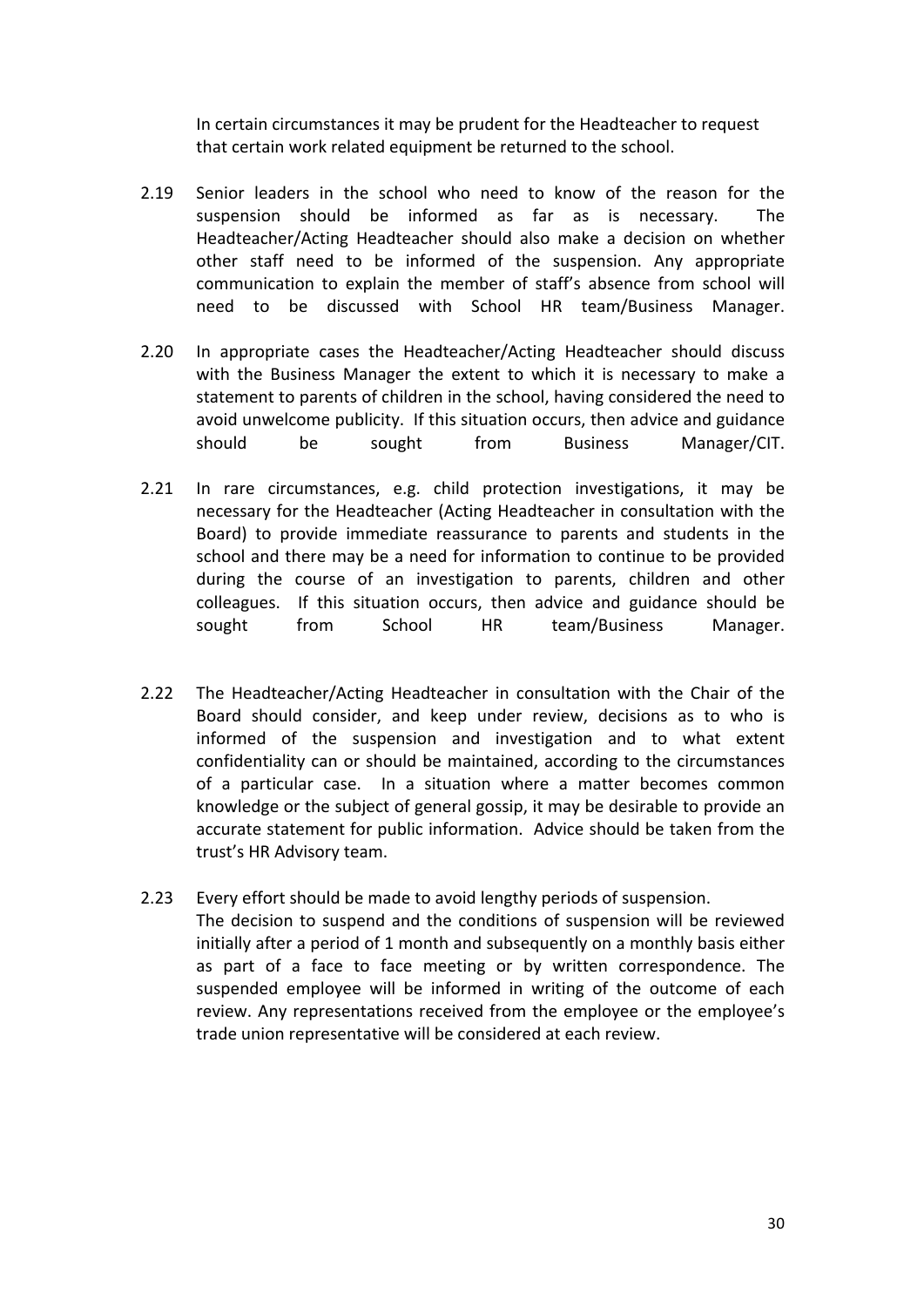### **Process for suspension**

**Meet the employee** 

- A meeting with the employee should normally be undertaken outside pupil contact time<sup>1</sup> and as soon as possible in a discreet location.
- Where suspension is being considered, the employee should be advised that they may seek advice from his or her trade union representative
- The employee may be accompanied by a work colleague not involved in the matter or a trade union representative. Where a trade union representative is not available to attend the meeting, the employee may be suspended and then given the opportunity to make representations while accompanied by their trade union representative at a later date.
- The Headteacher/ Trust Board of Directors conducting the meeting, will in most cases, be accompanied by a member of HR.

**At the meeting** 

- The employee should be informed that at the conclusion of the meeting, they may be suspended
- Explain that the meeting is not a formal disciplinary hearing but is for the purpose of raising a serious matter which may lead to suspension and further investigation
- The employee should be given information regarding the allegation(s) and the reasons for any proposed suspension
- The employee may make representations regarding the consideration of suspension
- Management may also want to give consideration to alternatives to suspension
- A brief adjournment should be offered to the employee prior to management's response
- If suspension is considered necessary, the individual should be advised that they are suspended from duty with immediate effect and should also be informed of the reasons for and the terms of their suspension
- Advise the employee that access to ICT systems & other relevant equipment will be immediately removed for the duration of the suspension
- Written confirmation of the suspension may be given at the end of the meeting or otherwise provided as soon as possible (normally within one working day)

In cases where suspension occurs, contact with the employee should be maintained and the suspension reviewed monthly.

 $1$  In accordance with the relevant ACAS Code of Practice, where the person is a trade union or safety representative, the interview should not be arranged without prior discussion with the relevant branch secretary or a full-time official of the trade union concerned. From the outset it should be established that the action being taken is not an attack on the functions of a trade union.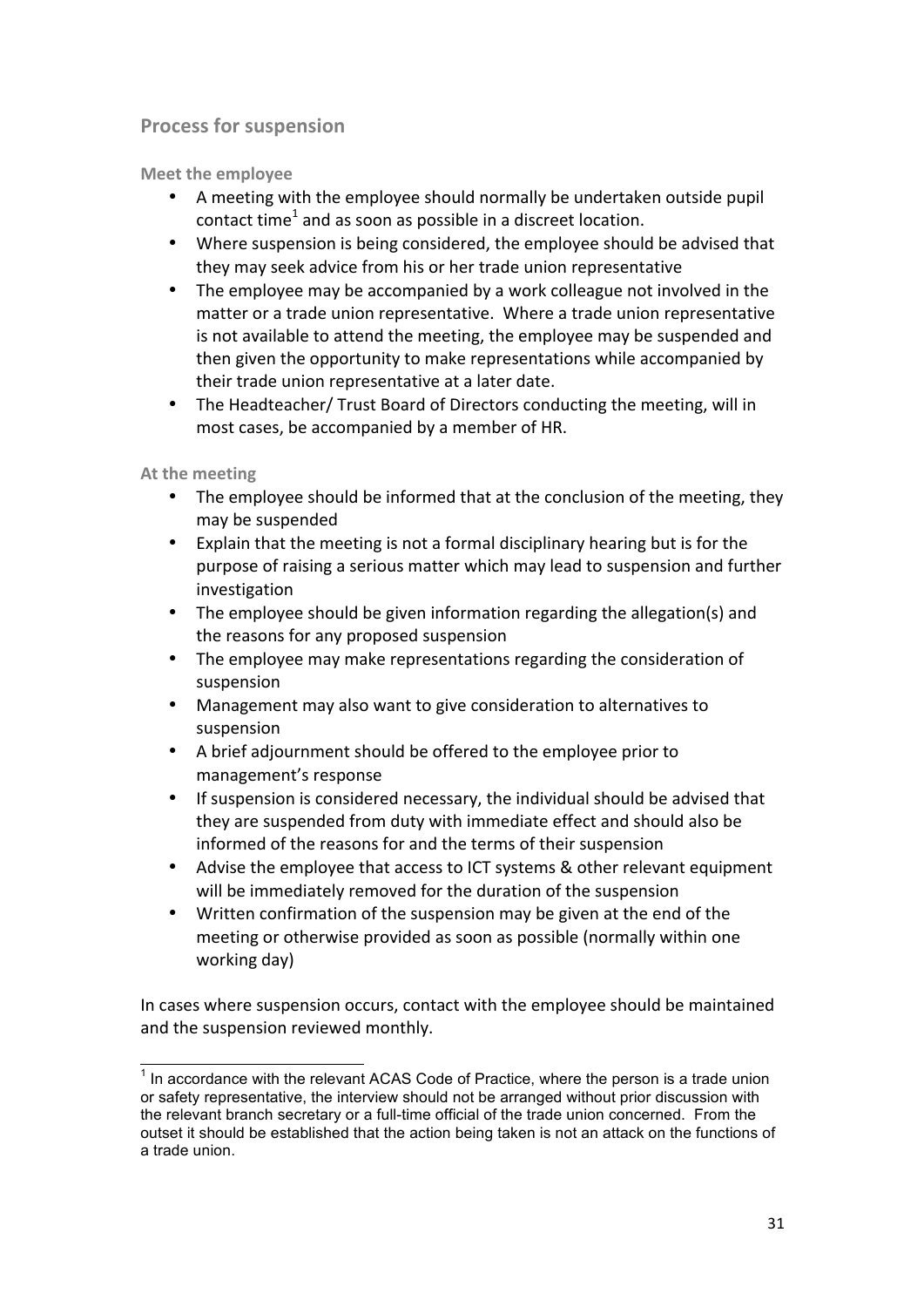### **Support for Staff during the Period of Suspension**

- 2.24 The suspended member of staff will be given the name of a contact within the Trust not involved in the process. The main role of the contact person is to provide procedural information and no detail will be provided about the actual case/investigation. Social contact with colleagues and friends at the school should not be precluded except where it is likely to be prejudicial to child protection enquiries, criminal or disciplinary investigations or processes.
- 2.25 Although it is the aim that all investigations should be conducted as speedily as possible consistent with establishing the full facts, arrangements should be made (by negotiation) for the individual, or his or her representative, to be contacted regularly with information on progress and developments in the case. These arrangements should not preclude them, or their representative, contacting those conducting the investigation at any time.
- 2.26 According to the needs and wishes of the member of staff to be kept informed, a colleague contact should also be in a position to provide information about developments within the school in general. Usually this will be a member of the school's SLT who is not involved in any disciplinary investigation.
- 2.27 In some cases, it may be appropriate to ask whether welfare counselling or other support through the Employee Health and Wellbeing Service, would be helpful, or to respond to a request for such further support.

### **Support for others concerned**

2.28 If a child or children have made allegation/s they and their parents will need support. Consideration should be given to the form such support should take. Consideration should also be given to what support may be needed for others at the school, both staff and students, according to the circumstances of the allegations. In some cases, therapeutic counselling from expert sources may be necessary. Advice on this can be obtained via the ACPC/Social Services.

### **Pay during suspension**

2.29 The member of staff is entitled to normal pay during any period of suspension. Normal pay means the pay which the member of staff would have received during their normal working week. The appropriate regular payments listed below shall also be included, providing that they would have been paid to the member of staff during the normal week leading up to their period of suspension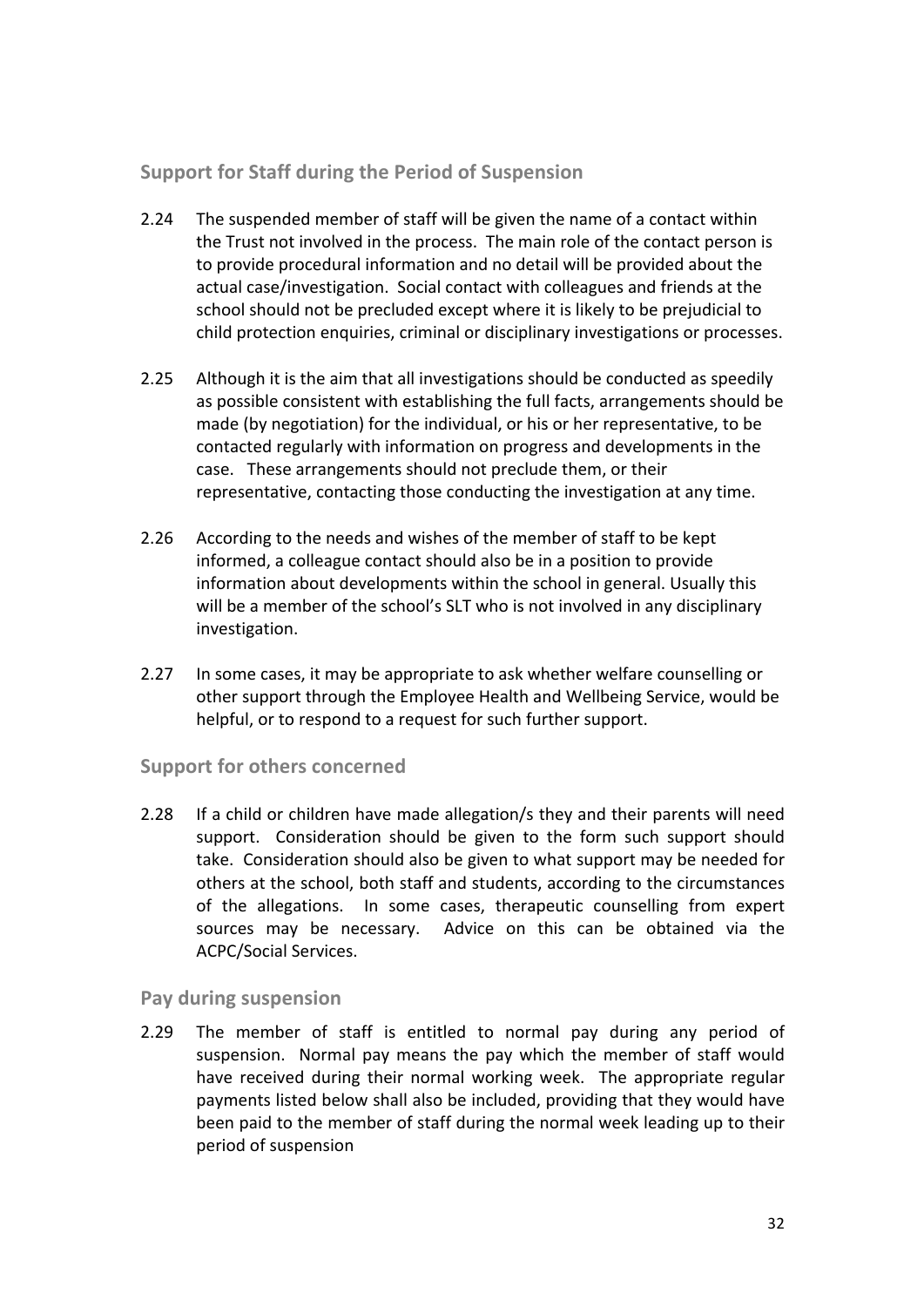The payments to be included, if regular, are for:-

- $\bullet$  Shift work
- Night work
- Split duty
- Weekends
- Unsocial hours
- Scheduled standby duty
- Contractual overtime.
- Essential car user lump sum allowance
- 2.30 If the employee takes annual leave or is sick at any time during the suspension, then pay for such leave or sickness will be calculated in accordance with the normal provision of the School's annual leave or attendance management schemes. Any other payments, e.g. the allowances detailed above, will be paid in accordance with that scheme's rules for any leave or sickness absence.
- 2.31 Where the employee is on a period of sickness absence but would have been considered for suspension were they not then once this has been communicated they would be advised they are bound by the terms of suspension.
- 2.32 When any period of sickness as described above comes to an end, then the employee, remains suspended and again becomes entitled to normal pay.

### **Who can suspend / lift suspension?**

2.33 In cases where suspension is considered, please contact the Trust's HR Advisory team for advice.

### **Headteachers**

- Headteachers can suspend any employee employed or engaged at the school
- If suspension occurs, the Trust Board of Directors must be immediately informed
- Headteachers do not have the power to lift suspensions, this must be done by the Trust Board of Directors

### Board of Directors

- The Trust Board of Directors can suspend / lift the suspension of any employee employed or engaged by the Trust, including the Headteacher
- If suspension occurs, the Trust Board of Directors must inform the Headteacher
- Suspension should not be discussed at full Trust Board of Directors level, in order to avoid the impartiality of Directors who may be required to consider matters at a later stage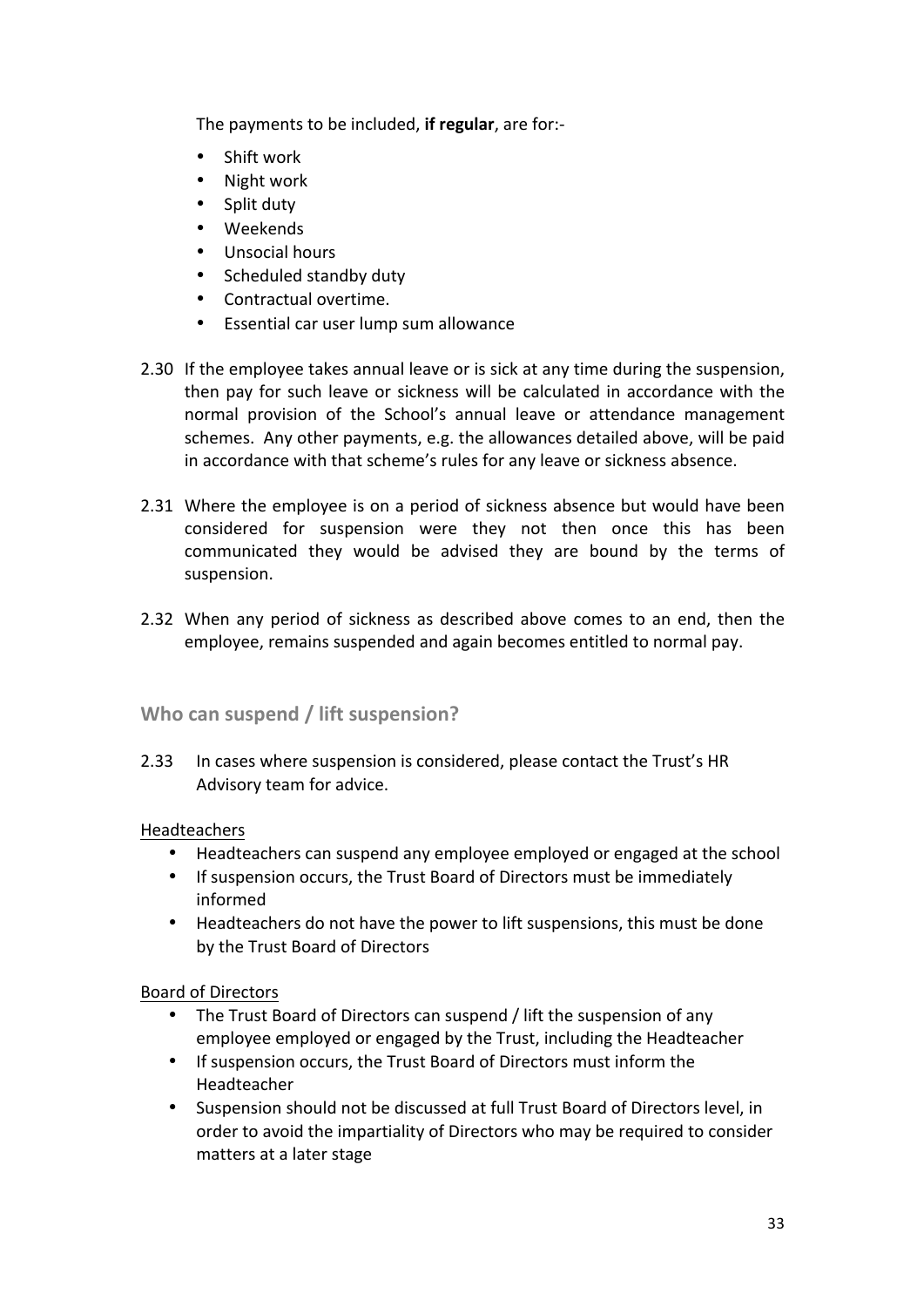# 3. Confidentiality

- 3.0 Where a parent has made the allegation they may be confidentially informed of the suspension and any developments where it is necessary to provide reassurance. The reasons given should be agreed between the concerned employee, their representation and the Headteacher.
- 3.1 Senior leaders in the school who need to know of the reason for the suspension should be informed as far as is necessary. The Headteacher/Trust Board of Directors should take a decision on informing other staff colleagues in the school of the suspension, however, the number of people informed of the suspension should be kept to a minimum.
- 3.2 In certain circumstances, e.g. child protection investigations, it may be necessary for the Headteacher (in consultation with the Trust Board of Directors) to provide immediate reassurance to parents and children in the school and there may be a need for information to continue to be provided during the course of an investigation to parents, children and other colleagues.

Guidance should be sought from the DSL for Child Protection or, where relevant and appropriate, from Social Services or the Police.

# 4. The Investigation

**Who Should Investigate?** 

- When it is decided that a formal investigation is appropriate, the headteacher or the Trust Board of Directors should determine who will be the investigating officer. If it is likely that the investigation may result in a disciplinary or grievance hearing, where the Headteacher may hear the case, it is advisable that an alternative member of senior leadership or an external investigator is commissioned in order to conduct the investigation
- If the Headteacher or senior employee is a key witness or has knowledge which could be seen to prejudice the investigation, it is not recommended that they conduct the investigation, present the case at a hearing or hear the case. (Please contact the Trust's HR Advisory team).

### **External Investigators**

4.1 The school may also contact the Trust's HR Advisory team with a view to commissioning an external investigator, ideally from within the Trust who has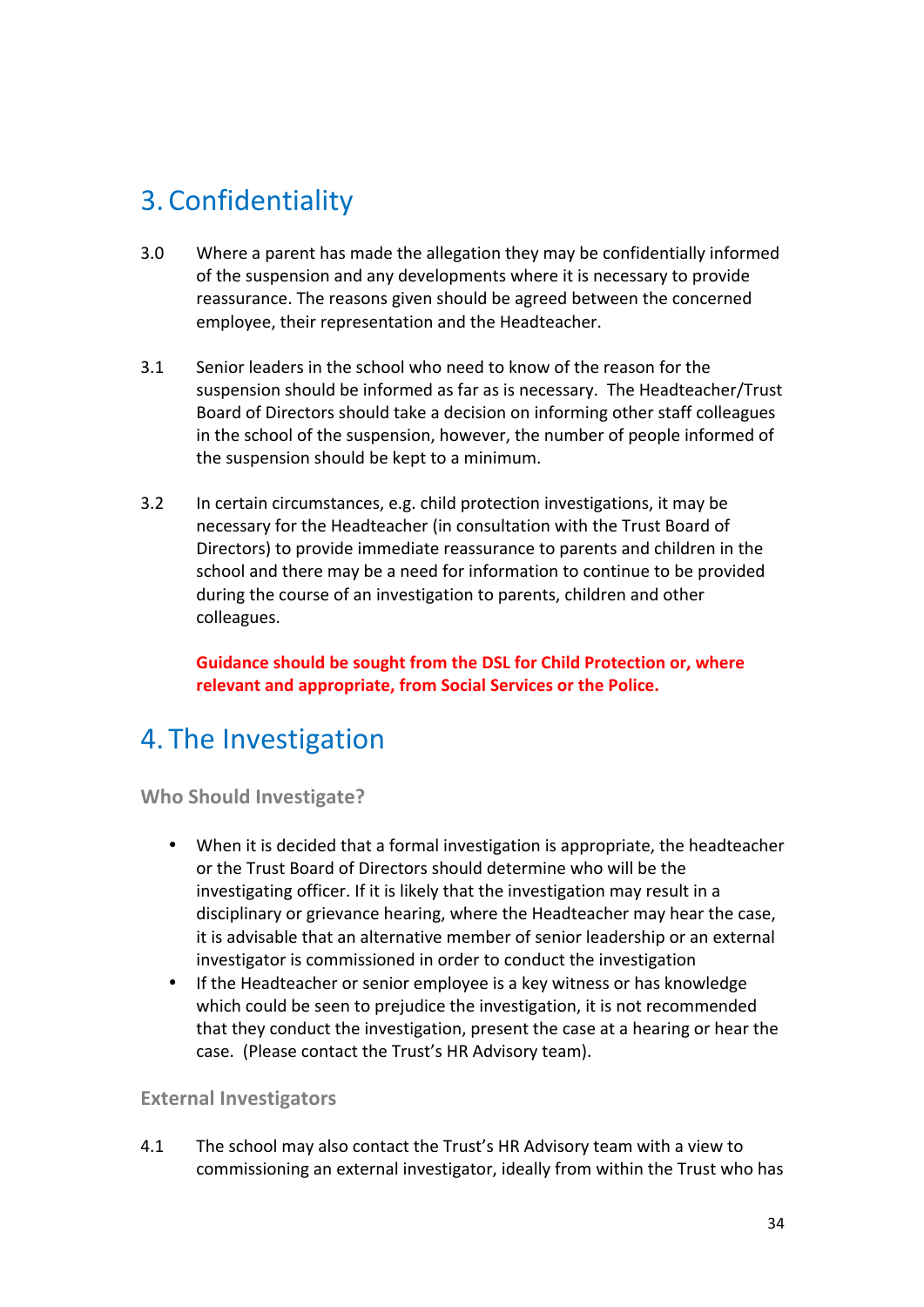no prior involvement or knowledge of the allegations. If an external investigator is commissioned, they will report to the nominated headteacher who will retain responsibility for the case.

4.2 The Investigator should liaise with school HR team/Business Manager for advice on procedural matters and to keep them appraised of developments in the case.

#### **How to conduct the Investigation**

#### **Principles of conducting an investigation**

- The investigation should be free from bias and meet the requirements of natural justice. All concerns should be put to the employee and they should be allowed to respond
- At all stages of the process, confidentiality must be maintained by all parties
- A timescale should be provided at the beginning of the investigation to all parties concerned and every effort should be made to achieve this. However, if this is not possible, all parties should be informed and given reasons why
- All parties have the right to be accompanied by a trade union representative or work colleague not involved in the case throughout the investigation process

#### **Meet the Employee**

The investigating officer will meet the employee whom the allegation/complaint is against (with their Trade Union Representative or a work colleague should they wish) and explain that this is a formal investigation. The employee will be given information about the allegation/complaint (verbally and in writing) and the procedure to be followed will be explained. The information to be given in sufficient detail for the employee to understand the overall matter of concern.

#### **Before commencing the investigation**

- Identify details of the precise issue to be investigated, e.g. details of allegations/complaint made etc.
- Suggested methodology for conducting investigations, e.g. identification of initial witnesses, copies of policy being breached etc.
- Under which Trust policy or procedure the investigation is being conducted
- Clarify what purpose and by whom any Investigation Report will be used.

#### **Investigation Interviews**

### **Preparation for the investigation interviews**

The Investigating Officer should:

• Ensure that enough time has been set aside to hold the interview confidentially, in a private room that is available without any interruptions.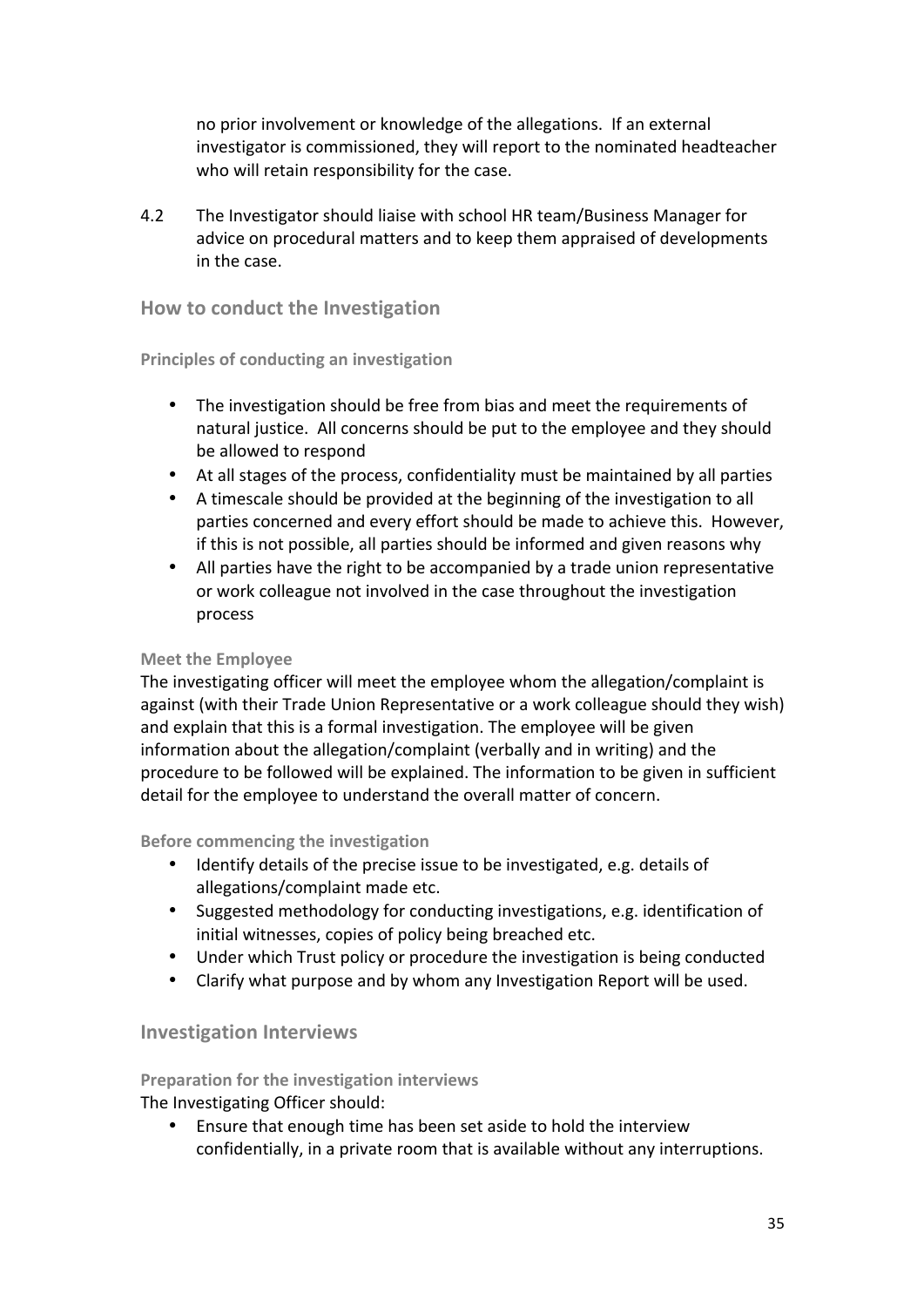- Ensure that all necessary information is available during the course of the meeting. e.g. copies of policies / procedures etc.
- Prepare a list or structure of challenging questions in relation to the alleged incident / allegation
- Ensure that an appropriate person is available to take detailed notes of the meeting, for use within the investigation process / report where appropriate.

All staff interviewed as part of the investigation are entitled to be accompanied by a trade union representative or a work colleague (who is not involved in the matter). The employee should be written to stating the date/time and venue, the purpose of the meeting and the right to be accompanied.

#### **Conducting the Investigation Interviews**

Where possible the interviews should be conducted in the following suggested order;

- The person raising the allegation/complaint should be interviewed first
- Witnesses should be interviewed one at a time. There may be a need to reinterview witnesses during the investigation process. Additional witnesses may be identified during the investigation and must also be interviewed.
- The person whom the allegation/complaint is against should be interviewed last
- Care should be taken to avoid any opportunity for collusion

### When interviewing children that may be involved as witnesses please refer to **school HR/Business Management for advice.**

#### The structure of the investigation interview

- Explain the context of the interview and the employee's right to representation.
- For what purpose the meeting notes and subsequent record of interviews will be used
- How and when the interviewee will be able to check the notes /record of interviews
- Reiterate the importance of confidentiality.

The interview itself is to ascertain facts and there may be times when a series of specific questions requiring specific answers may need to be put to interviewees. Fair, open and challenging questions may be used to probe answers to establish the facts. The interviewer should avoid any speculation or opinion.

#### **Introductions & Greetings**

#### **To the person making the allegation, witnesses (or others with information) explain;**

- The procedure to the interviewee and try to put them at their ease.
- Their right to be accompanied by a trade union representative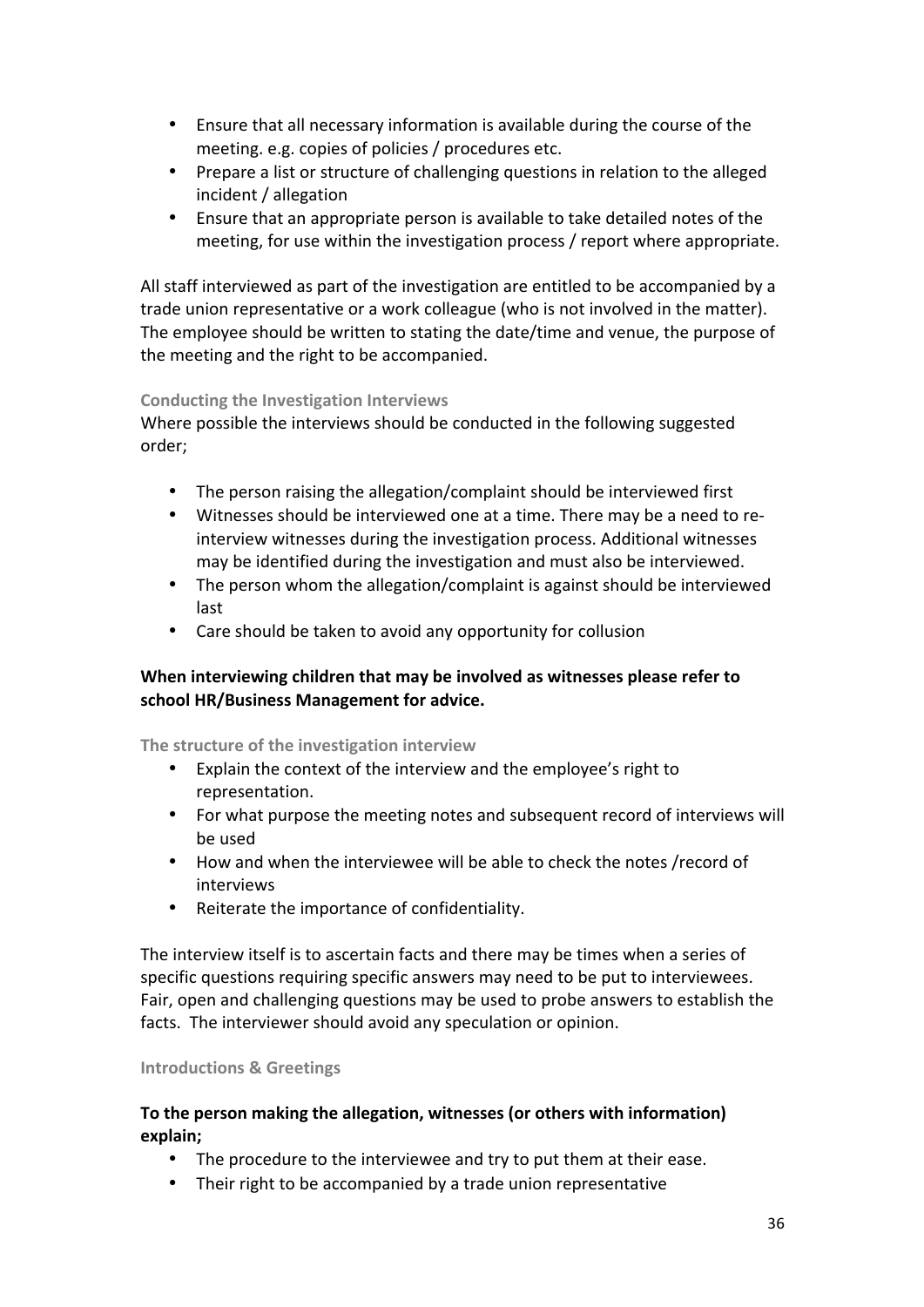- This is part of a formal process, their evidence may be used if the matter proceeds to a hearing and they may have to be called as a witness
- They will be given a copy of their final record of interview
- The employee will have the right to know who is making the allegation/complaint (or providing information about the matter). The employee will also receive a copy of the record of interview should the matter proceed to a hearing
- This matter is strictly confidential and must not be discussed at any stage. Reassure the interviewee that management will also strictly maintain confidentiality.
- This should appear in the record of interview

### Taking a record of interview from the employee Explain that:

- This is part of a formal process
- They have a right to representation
- The allegations/complaint against them may proceed to a disciplinary hearing, and the potential outcomes.
- They will be given a copy of their final record of interview

### **Questioning**

- Use open questions (who, what, why, when, how etc)
- Use closed questions in order to clarify points. Leading questions should not be used when interviewing witnesses
- Discuss and enquire into any additional information for clarification
- Ensure that specific examples are provided when unsubstantiated descriptions are given, i.e. 'bullying' or inappropriate behaviour' etc
- Where physical force is alleged to have been used then the degree of force used should be clarified
- Once questioning is complete, re-cap and clarify main points of discussion, ensuring that the notes taken are accurate and answer any appropriate questions or concerns raised

### **Closing Statement**

- Explain the next steps, confirming how / when the record of interview is to be prepared and verified and when the investigation is expected to be completed.
- Ensure that contact details of the Investigating Officer are provided, and ensure confidentiality is fully understood.

At the end of the investigation interview the Investigating Officer should have obtained from each witness:

- The names of those present or involved
- Date / time / place of the alleged incident / allegation
- Details of what took place, and the order in which they happened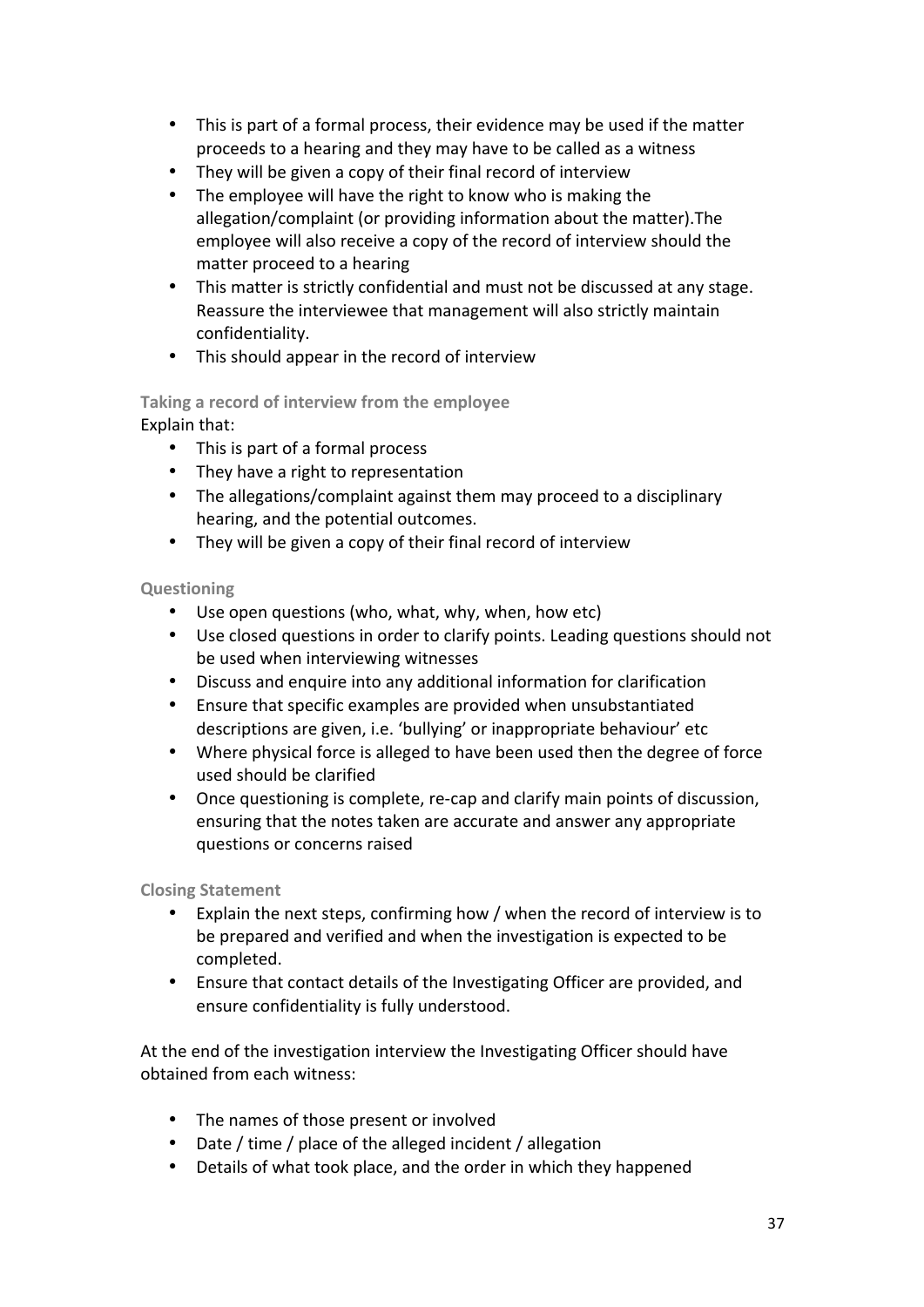- How the individual reacts to any other documents or witness evidence which is inconsistent with their account
- The steps taken since the alleged incident / allegation, including any steps taken to resolve the matter
- Their preferred outcome (in cases of complaint)

#### **Records of Interviews**

- Any notes taken during the investigation interviews should be typed, checked and signed by the interviewee. The record of interview should record the facts, written (within reason) in the language used by the interviewee following the train of events.
- If there is any ambiguity or gap in the account these should be clarified with the interviewee
- The interviewee must be given the opportunity to review the statement and must only sign to confirm it as a true and accurate version of events
- Once the record of interview is typed the employee should be allowed sufficient time to read it through, make any amendments/additions as necessary and sign and date the record at the bottom of each page. Any amendments should be initialled. Where possible it is advised that the record is typed and signed as soon as the interview has been completed.
- Where records of interviews cannot be taken the Investigating officer may ask the interviewee to provide a written statement, which can be prepared with their Trade Union representative. In these cases the statement should be checked by the Investigating Officer and included in the Investigation Report. In these circumstances please contact the trust's HR Advisory team.

#### **Evaluating the Evidence**

All of the relevant evidence gathered during the investigation should be reviewed and collated for use within the Investigation Report. This should include;

- Any record of interviews
- Notes from investigation interviews
- Relevant policies & procedures
- Evidence of custom and practice etc.

This evidence should be evaluated, particularly where there are contradictions or conflicts which the Investigating Officer must consider. In evaluating evidence, each case should be judged on its merits; however, the following points should be considered;

- Direct witness evidence will usually be stronger than indirect information relating to the incident / allegation
- Evidence which is inconsistent with documents produced at the time is questionable